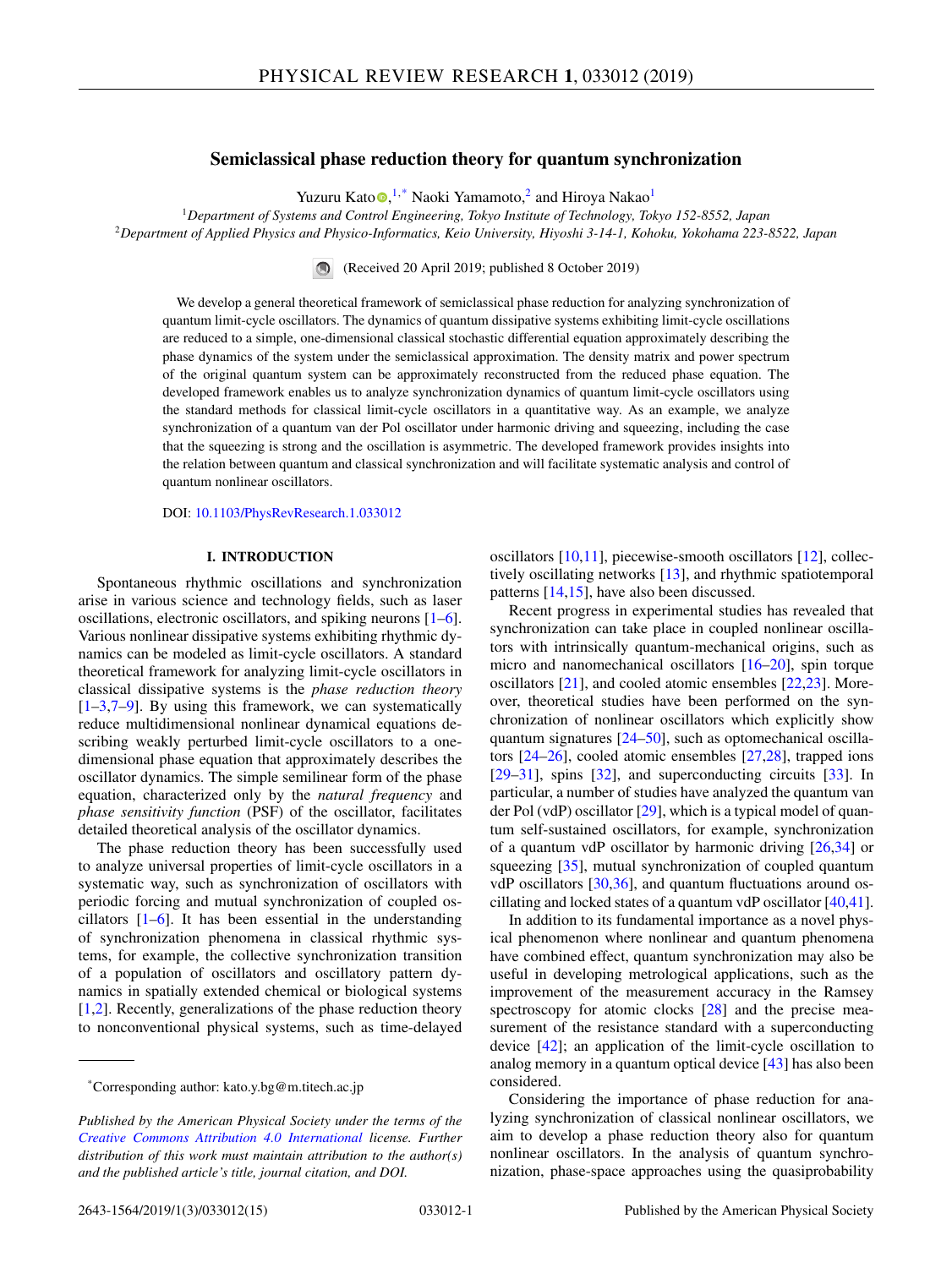<span id="page-1-0"></span>

FIG. 1. A schematic diagram of the semiclassical phase reduction for quantum synchronization. A quantum self-sustained oscillator, which has a stable limit-cycle solution in the classical limit, can be described by an approximate one-dimensional stochastic differential equation for a phase variable  $\phi$  that characterizes the system state. The system state can be approximately reconstructed from the reduced phase equation.

distributions of quantum systems are commonly employed. In a pioneering study, Hamerly and Mabuchi [\[43\]](#page-13-0) derived a phase equation from the stochastic differential equation (SDE) describing a truncated Wigner function of a quantum limitcycling system in a free-carrier cavity. However, it is not fully consistent with the classical phase reduction theory, because the notions of the asymptotic phase and PSF, which are essential in the classical theory, are not introduced. Consequently, the limit cycle needs to be approximately symmetric for the analysis of synchronization with periodic forcing [\[43\]](#page-13-0). Similar phenomenological phase equations, where the phase simply represents the geometric angle of a circular limit cycle, have also been used in several studies on quantum synchronization [\[24,26,28,](#page-12-0)[47\]](#page-13-0); however, a systematic phase reduction theory has not been established so far.

In this study, we formulate a general framework of the phase reduction theory for quantum synchronization under the semiclassical approximation, where the quantum dynamics can be approximately described by a SDE representing a system state in the phase space fluctuating along a deterministic classical trajectory due to small quantum noise. We derive a linearized multidimensional semiclassical SDE from a general master equation that describes weakly perturbed quantum dissipative systems with a single degree of freedom exhibiting stable nonlinear oscillations, and subsequently reduce it to an approximate one-dimensional classical SDE for the phase variable of the system (see Fig. 1). The derived phase equation has a simple form, characterized by the natural frequency, PSF, and Hessian matrix of the limit cycle in the classical limit, and a noise term arising from quantum fluctuations around the limit cycle. The quantum-mechanical density matrix and power spectrum of the original system can be approximately reconstructed from the reduced phase equation.

On the basis of the reduced phase equation, synchronization dynamics of quantum nonlinear oscillators can be analyzed in detail by using standard techniques for classical nonlinear oscillators  $[1-3,7-9]$ . As an example, we analyze synchronization of a quantum vdP oscillator under harmonic driving and squeezing. In particular, we consider the case with strong squeezing, where the oscillation is asymmetric and the analytical solution is not available. It is shown that, even in such cases, we can numerically calculate the necessary

quantities in the classical limit and use them to analyze the synchronization dynamics of the original quantum system, provided that the quantum noise and the perturbations given to the oscillator are sufficiently weak.

The rest of this paper is organized as follows. In Sec. II, the derivation of the approximate phase equation for a quantum limit-cycle oscillator subjected to weak perturbations is given. In Sec. [III,](#page-3-0) we analyze a quantum vdP oscillator with harmonic driving and squeezing using the derived phase equation. Section [IV](#page-7-0) gives concluding remarks, and Appendices provide detailed derivations of the equations and discussions.

## **II. THEORY**

#### **A. Stochastic differential equation for phase-space variables**

We consider quantum dissipative systems with a single degree of freedom interacting with linear and nonlinear reservoirs, which has a stable limit-cycle solution in the classical limit and is driven by weak perturbations. Under the assumption that correlation times of the reservoirs are significantly shorter than the timescale of the main system, a Markovian approximation of the reservoirs can be employed and the evolution of the system can be described by a quantum master equation  $[51,52]$ ,

$$
\dot{\rho} = -i[H + \epsilon \tilde{H}(t), \rho] + \sum_{m=1}^{n} \mathcal{D}[L_m]\rho, \qquad (1)
$$

where  $\rho$  is a density matrix representing the system state,  $H$ is a system Hamiltonian,  $\epsilon \tilde{H}(t)$  is a time-dependent Hamiltonian representing weak external perturbations applied to the system  $(0 < \epsilon \ll 1)$ , *n* is the number of reservoirs,  $L_m$  is the coupling operator between the system and the *m*th reservoir  $(m = 1, \ldots, n)$ ,  $\mathcal{D}[L]\rho = L\rho L^{\dagger} - (\rho L^{\dagger}L + L^{\dagger}L\rho)/2$  denotes the Lindblad form, and the Planck constant is set as  $\hbar = 1$ . We consider a physical condition where the effects of the quantum noise and external perturbations are sufficiently weak and of the same order, and perturbatively analyze their effect on the semiclassical dynamics of the system.

First, we transform Eq. (1) into a multidimensional SDE by introducing a phase-space quasiprobability distribution, such as the P, Q, or Wigner representation [\[51,52\]](#page-13-0). In this paper, we use the P representation, because the density matrix and spectrum can be reconstructed using a simple and natural approximation. In the P representation, the density matrix  $\rho$  is represented as  $\rho = \int P(\alpha)|\alpha\rangle\langle\alpha|d\alpha$ , where  $|\alpha\rangle$  is a coherent state specified by a complex value  $\alpha \in \mathbb{C}$ , or equivalently by a two-dimensional complex vector  $\boldsymbol{\alpha} = (\alpha, \alpha^*)^T \in \mathbb{C}^{2 \times 1}$ , *P*( $\alpha$ ) is a quasiprobability distribution of  $\alpha$ ,  $d\alpha = d\alpha d\alpha^*$ , the integral is taken over the entire space spanned by  $\alpha$ , and  $*$ indicates complex conjugate.

The Fokker-Planck equation (FPE) equivalent to Eq. (1) can be written as

$$
\frac{\partial P(\boldsymbol{\alpha},t)}{\partial t} = \left[ -\sum_{j=1}^{2} \partial_{j} \{ A_{j}(\boldsymbol{\alpha}) + \epsilon \tilde{A}_{j}(\boldsymbol{\alpha},t) \} + \frac{1}{2} \sum_{j=1}^{2} \sum_{k=1}^{2} \partial_{j} \partial_{k} \{ \epsilon D_{jk}(\boldsymbol{\alpha}) \} \right] P(\boldsymbol{\alpha},t), \quad (2)
$$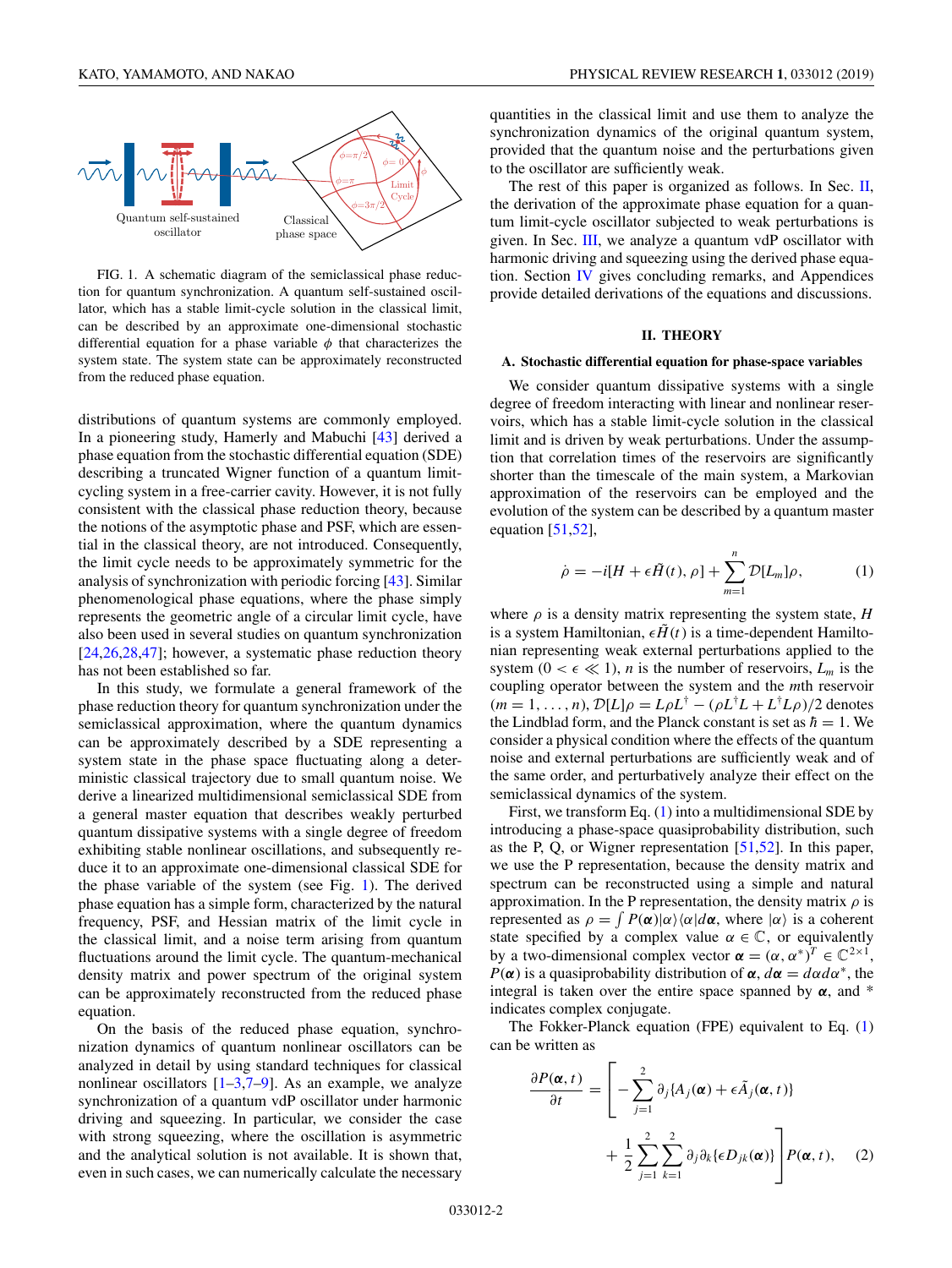<span id="page-2-0"></span>where  $A_j(\boldsymbol{\alpha})$  and  $\tilde{A}_j(\boldsymbol{\alpha}, t)$  are the *j*th components of complex vectors  $A(\boldsymbol{\alpha}) = (A_1(\boldsymbol{\alpha}), A_1^*(\boldsymbol{\alpha}))^T \in \mathbb{C}^{2 \times 1}$  and  $\tilde{A}(\boldsymbol{\alpha}, t) =$  $(\tilde{A}_1(\boldsymbol{\alpha}, t), \tilde{A}_1^*(\boldsymbol{\alpha}, t))^T \in \mathbb{C}^{2 \times 1}$  representing the system dynamics and perturbations, respectively,  $\epsilon D_{ik}(\alpha)$  is the  $(j, k)$ -th component of the symmetric diffusion matrix  $\epsilon \mathbf{D}(\alpha) \in \mathbb{C}^{2 \times 2}$ representing quantum fluctuations, and the complex partial derivatives are defined as  $\partial_1 = \partial/\partial \alpha$  and  $\partial_2 = \partial/\partial \alpha^*$  [note that  $A_2(\boldsymbol{\alpha}) = A_1^*(\boldsymbol{\alpha})$  and  $\tilde{A}_2(\boldsymbol{\alpha}, t) = \tilde{A}_1^*(\boldsymbol{\alpha}, t)$ .

The drift term  $A(\alpha)$  consists of terms arising from the system Hamiltonian *H* and the dissipation  $\{L_m\}$ ,  $\epsilon \mathbf{A}(\boldsymbol{\alpha}, t)$  represents the small terms arising from the perturbation Hamiltonian  $\epsilon \tilde{H}(t)$ , and the diffusion matrix  $\epsilon \mathbf{D}(\alpha)$  represents the intensity of the small quantum noise, generally arising from all terms of  $H$ ,  $\epsilon \tilde{H}(t)$ , and  $\{L_m\}$ . These terms can be explicitly calculated from the master equation in Eq. [\(1\)](#page-1-0) by using the standard calculus for phase-space representation when *H*,  $\epsilon \tilde{H}(t)$ , and  $\{L_m\}$  are given [\[51,52\]](#page-13-0). The external perturbation  $\epsilon \tilde{A}(\alpha, t)$  and the diffusion matrix  $\epsilon D(\alpha)$  are assumed to be of the same order,  $\mathcal{O}(\epsilon)$ .

By introducing an appropriate complex matrix  $\sqrt{\epsilon} \beta(\alpha) \in$  $\mathbb{C}^{2\times 2}$  (see [A](#page-8-0)ppendix A for the explicit form), the diffusion matrix  $\epsilon \mathbf{D}(\alpha)$  can be represented as  $\epsilon \mathbf{D}(\alpha) = \sqrt{\epsilon} \beta(\alpha) (\sqrt{\epsilon} \beta(\alpha))^T$ and the Ito SDE corresponding to Eq. [\(2\)](#page-1-0) for the phase-space variable  $\alpha(t)$  is given by

$$
d\alpha = \{A(\alpha) + \epsilon \tilde{A}(\alpha, t)\}dt + \sqrt{\epsilon} \beta(\alpha)dW, \qquad (3)
$$

where  $W(t) = (W_1(t), W_2(t))^T \in \mathbb{R}^{2 \times 1}$  represents a vector of independent Wiener processes  $W_i(t)$  ( $i = 1, 2$ ) satisfying  $\langle dW_i dW_j \rangle = \delta_{ij} dt$ .

It should be noted that diffusion matrix of certain quantum systems in the P representation becomes negative definite for certain  $\alpha$  [\[51,52\]](#page-13-0). For such systems, we need to employ, for example, the positive P representation with two additional nonclassical variables in place of the P representation, as used by Navarrete-Benlloch *et al.* [\[40\]](#page-13-0) in the Floquet analysis of quantum oscillations. In this study, to present the fundamental idea of the semiclassical phase reduction in its simplest form, we only consider the case for which the diffusion matrix is always positive semidefinite along the limit cycle and formulate the phase reduction theory in the two-dimensional phase space of classical variables.

### **B. Derivation of the phase equation**

Our aim is to derive an approximate one-dimensional SDE for the phase variable of the system from the SDE in Eq. (3) in the *P* representation. To this end, we define a real vector  $X =$  $(x, p)^T = (\text{Re } \alpha, \text{Im } \alpha)^T \in \mathbb{R}^{2 \times 1}$  from the complex vector  $\alpha$ . The real-valued expression of Eq. (3) for  $X(t)$  is then given by an Ito SDE,

$$
dX = \{F(X) + \epsilon q(X, t)\}dt + \sqrt{\epsilon}G(X)dW, \qquad (4)
$$

where  $F(X) \in \mathbb{R}^{2 \times 1}$ ,  $q(X, t) \in \mathbb{R}^{2 \times 1}$ , and  $G(X) \in \mathbb{R}^{2 \times 2}$  are real-valued equivalent representations of the system dynamics  $A(\alpha) \in \mathbb{C}^{2\times 1}$ , perturbation  $\tilde{A}(\alpha, t) \in \mathbb{C}^{2\times 1}$ , and noise intensity  $\beta(\alpha) \in \mathbb{C}^{2 \times 2}$  in Eq. (3), respectively.

We assume that the system in the classical limit without perturbation and quantum noise,  $\dot{X} = F(X)$ , has an exponentially stable limit-cycle solution  $X_0(t) = (x_0(t), p_0(t))^T$  =  $X_0(t + T)$  with a natural period *T* and frequency  $\omega = 2\pi/T$ . In the same way as the phase reduction for classical limit cycles  $[1-3,7-9]$ , we can introduce an asymptotic phase function  $\Phi(X): B \subset \mathbb{R}^{2 \times 1} \to [0, 2\pi)$  such that  $\nabla \Phi(X) \cdot F(X) = \omega$  is satisfied for all system states  $X$  in the basin  $B$  of the limit cycle in the classical limit, where  $\nabla \Phi(X) \in \mathbb{R}^{2 \times 1}$  is the gradient of  $\Phi(X)$ . Using this phase function, we define the phase of a system state  $X \in B$  as  $\phi = \Phi(X)$ . It then follows that  $\dot{\phi} = \dot{\Phi}(X) = F(X) \cdot \nabla \Phi(X) = \omega$ , i.e.,  $\phi$  always increases at a constant frequency  $\omega$  with the evolution of *X*. Here, the inner product between two vectors  $\boldsymbol{a} = (a_0, a_2, \dots, a_{N-1})^T \in$  $\mathbb{R}^{N \times 1}$  and  $\mathbf{b} = (b_0, b_2, \dots, b_{N-1})^T \in \mathbb{R}^{N \times 1}$  is defined as  $\mathbf{a}$ . **. In the following formulation, we represent the** system state *X* on the limit cycle as  $X_0(\phi) = (x_0(\phi), p_0(\phi))^T$ as a function of the phase  $\phi$  rather than the time *t*. In this representation,  $X_0(\phi)$  is a  $2\pi$ -periodic function of  $\phi$ ,  $X_0(\phi)$  =  $X_0(\phi + 2\pi)$ . Note that an identity  $\Phi(X_0(\phi)) = \phi$  is satisfied by the definition of  $\Phi(X)$ .

When the noise and perturbations are sufficiently weak and the deviation of the state  $X$  from the limit cycle is small, we can approximate  $X(t)$  by a state  $X_0(\phi(t))$  on the limit cycle as  $X(t) \approx X_0(\phi(t))$  and derive a SDE for the phase in the lowest order approximation by using the Ito formula as (see Appendix [B](#page-9-0) for details)

$$
d\phi = {\omega + \epsilon Z(\phi) \cdot q(\phi, t) + \epsilon g(\phi)}dt + \sqrt{\epsilon} {\{G(\phi)^T Z(\phi)\} \cdot dW},
$$
 (5)

where the drift term is correct up to  $\mathcal{O}(\epsilon)$  and the noise where the drift term is correct<br>intensity is correct up to  $\mathcal{O}(\sqrt{\epsilon})$ .

In the above phase equation, the gradient  $\nabla \Phi$  of  $\Phi(X)$ at *X* is approximately evaluated at  $X(\phi)$  on the limit cycle and is denoted as  $\mathbf{Z}(\phi) = \nabla \Phi|_{\mathbf{X} = \mathbf{X}_0(\phi)} \in \mathbb{R}^{2 \times 1}$ . We call this  $Z(\phi)$  the *phase sensitivity function* (PSF) of the limit cycle, which characterizes the linear response property of the oscillator phase to given perturbations [\[2,7\]](#page-12-0). Similarly, the perturbation and noise intensity can also be evaluated approximately at  $X = X_0(\phi)$  on the limit cycle and they are denoted as  $q(\phi, t) = q(X_0(\phi), t)$  and  $G(\phi) = G(X_0(\phi)),$ respectively. The additional function  $g(\phi)$  in the drift term in Eq. (5) arises from the change of the variables and is given by

$$
g(\phi) = \frac{1}{2} \text{Tr} \{ G(\phi)^T Y(\phi) G(\phi) \},\tag{6}
$$

where  $Y(\phi) = \nabla^T \nabla \Phi|_{X=X_0(\phi)}$  is a Hessian matrix of the phase function  $\Phi(X)$  also evaluated at  $X = X_0(\phi)$  on the limit cycle. All these functions are  $2\pi$ -periodic, as they are functions of  $X_0(\phi)$ .

It is well known in the classical phase reduction theory that the PSF can be obtained as a  $2\pi$ -periodic solution to the following adjoint equation and an additional normalization condition [\[7–9\]](#page-12-0):

$$
\omega \frac{d}{d\phi} \mathbf{Z}(\phi) = -\mathbf{J}^T(\phi) \mathbf{Z}(\phi), \quad \mathbf{Z}(\phi) \cdot \frac{d\mathbf{X}_0(\phi)}{d\phi} = 1,\tag{7}
$$

respectively, where  $J(\phi) = J(X_0(\phi)) \in \mathbb{R}^{2 \times 2}$  is a Jacobian matrix of  $F(X)$  at  $X = X_0(\phi)$  on the limit cycle. It is also known that the Hessian matrix  $Y(\phi)$  on the limit cycle can be calculated as a  $2\pi$ -periodic solution to an adjoint-type equation [\[53,54\]](#page-13-0) with an appropriate constraint. These equations for  $Y(\phi)$  are detailed in the Appendix [B.](#page-9-0) In the numerical calculations,  $Z(\phi)$  can easily be obtained by the backward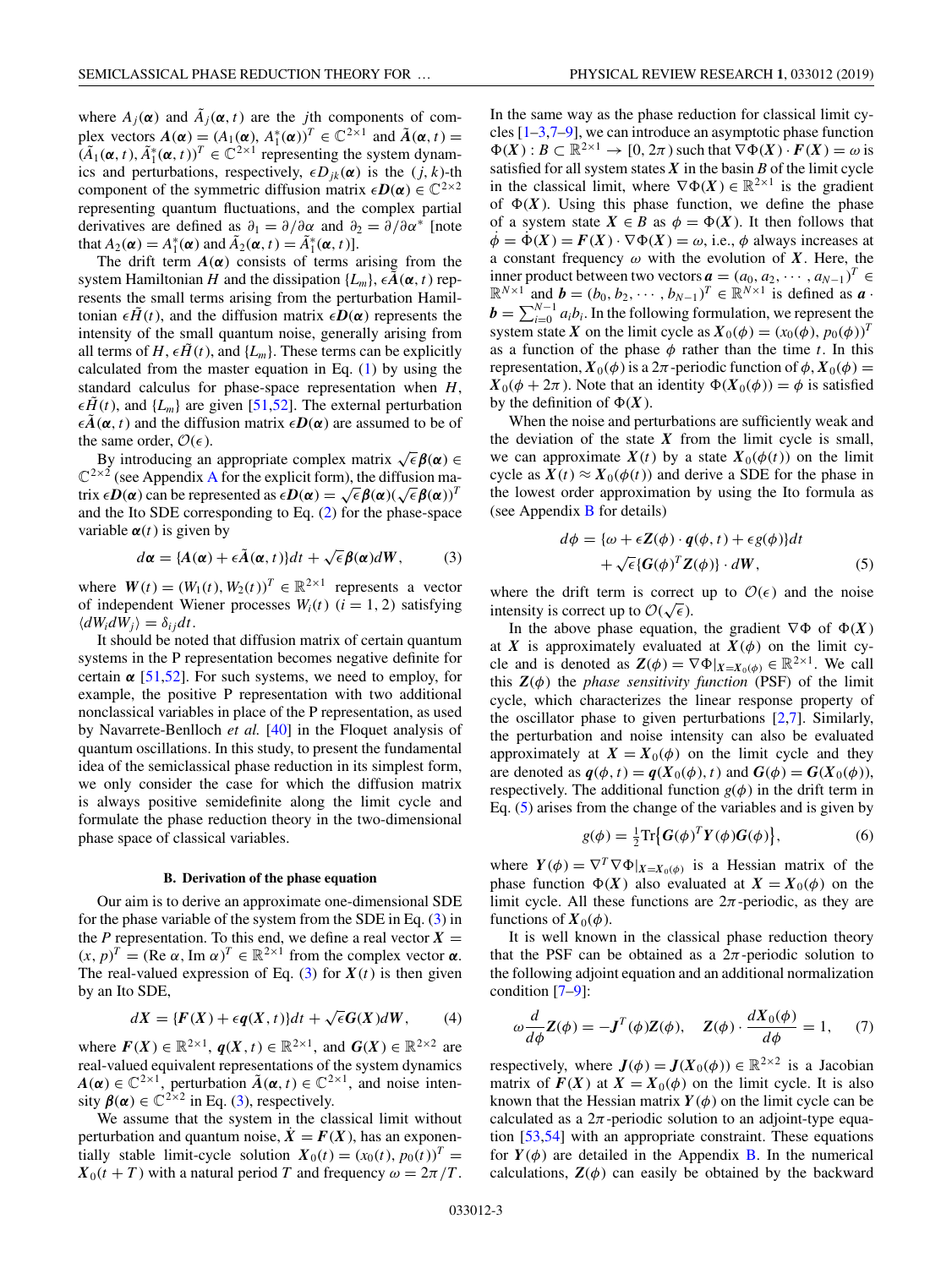<span id="page-3-0"></span>Because of the additional term  $g(\phi)$  in Eq. (10), the *effective* frequency  $\tilde{\omega} = \langle d\phi \rangle / dt$  of the oscillator in the absence of the perturbation  $q(\phi, t)$  is given by

$$
\tilde{\omega} = \omega + \frac{\epsilon}{2\pi} \int_0^{2\pi} g(\psi') d\psi', \tag{8}
$$

which is slightly different from the natural frequency of the oscillator  $\omega$  in the classical limit. Though not used in the present study, we can further introduce a new phase variable  $\psi$  that is only slightly different from  $\phi$  by a near-identity transform as  $\phi = \psi + \epsilon n(\psi)$ , where  $n(\psi)$  is a  $2\pi$ -periodic function with  $n(0) = 0$ , and eliminate the additional function  $g(\phi)$  in Eq. [\(5\)](#page-2-0) by renormalizing it into the frequency term. The new phase  $\psi$  then obeys a simpler SDE of the form

$$
d\psi = {\tilde{\omega} + \epsilon Z(\psi) \cdot q(\psi, t)}dt + \sqrt{\epsilon}h(\psi)dW, \qquad (9)
$$

where  $h(\psi) = \sqrt{\sum_{i=1}^{2} {\{G(\psi)^T Z(\psi)\}}_i^2}$  and  $W(t)$  is a onedimensional Wiener process. As before, the drift term is correct up to  $\mathcal{O}(\epsilon)$  and the noise intensity is correct up to correct up to  $O(\epsilon)$  and the noise intensity is correct up to  $O(\sqrt{\epsilon})$ . See Appendix [C](#page-10-0) for the details. In this study, we use the original phase equation in Eq. [\(5\)](#page-2-0) for numerical simulations and verify its validity. We also note here that the phase equation derived in Ref. [\[43\]](#page-13-0) does not contain a term with the Hessian matrix, because the order of the noise intensity is implicitly assumed to be  $\mathcal{O}(\epsilon)$  in Ref. [\[43\]](#page-13-0).

From the reduced SDE in Eq. [\(5\)](#page-2-0), we can derive a corresponding FPE describing the probability density function  $P(\phi, t)$  of the phase variable  $\phi$  as

$$
\frac{\partial}{\partial t}P(\phi, t) = -\frac{\partial}{\partial \phi} \{\omega + \epsilon \mathbf{Z}(\phi) \cdot \mathbf{q}(\phi, t) + \epsilon g(\phi)\} P(\phi, t) \n+ \frac{\epsilon}{2} \frac{\partial^2}{\partial \phi^2} h(\phi)^2 P(\phi, t).
$$
\n(10)

Using this FPE, we can obtain the stationary distribution and transition probability of the phase variable  $\phi$  and use them to reconstruct the density matrix and power spectrum.

#### **C. Reconstruction of the density matrix**

From the reduced phase equation, we can approximately reconstruct the quantum state as follows. Using the phase variable  $\phi$ , the oscillator state in the classical limit can be approximated as  $X \approx X_0(\phi) = (x_0(\phi), p_0(\phi))^T$ , or  $\alpha \approx \alpha_0(\phi) =$  $(\alpha_0(\phi), \alpha_0(\phi)^*)^T = (x_0(\phi) + ip(\phi), x_0(\phi) - ip(\phi))^T$  in the original complex representation. Therefore the quantum state at phase  $\phi$  is approximately described as  $|\alpha_0(\phi)\rangle$  and the density matrix  $\rho$  is approximately represented by using the probability density function  $P(\phi)$  of the phase variable  $\phi$ , obtained from the SDE in Eq.  $(5)$  or FPE in Eq.  $(10)$ , as

$$
\rho \approx \int_0^{2\pi} d\phi P(\phi) |\alpha_0(\phi)\rangle \langle \alpha_0(\phi)|, \tag{11}
$$

which is simply a mixture of coherent states weighted by the distribution of the phase on the classical limit cycle. Thus, we can approximately reconstruct the density matrix of the original quantum oscillator from the classical SDE for the phase variable  $\phi$ , which is characterized by the natural frequency  $\omega$ , PSF  $\mathbf{Z}(\phi)$ , Hessian matrix  $\mathbf{Y}(\phi)$ , and noise intensity  $\mathbf{G}(\phi)$  that represents quantum fluctuations around the limit cycle.

The derivation of the phase equation in Eq. [\(5\)](#page-2-0) from the original quantum-mechanical master equation in Eq. [\(1\)](#page-1-0) and reconstruction of the quantum-mechanical density matrix from the approximate phase equation, Eq.  $(11)$ , are the main result of the present work. A schematic diagram of the proposed method is illustrated in Fig. [1.](#page-1-0) The reduced phase equation is essentially the same as that for the classical limit-cycle oscillator driven by noise, and synchronization dynamics of the weakly perturbed quantum nonlinear oscillator in the semiclassical regime can be analyzed on the basis of the reduced phase equation by using the standard methods for the classical limit-cycle oscillator.

#### **III. EXAMPLES**

## **A. Quantum van der Pol oscillator with harmonic driving and squeezing**

As an example, we consider a quantum vdP oscillator subjected to harmonic driving and squeezing. We assume that the harmonic driving is sufficiently weak and treat it as a perturbation. As for the squeezing, we consider two cases; (i) the squeezing is sufficiently weak and can also be treated as a perturbation, and (ii) the squeezing is relatively strong and cannot be treated as a perturbation.

We denote by  $\omega_0$ ,  $\omega_d$ , and  $\omega_{sq}$  the frequencies of the oscillator, harmonic driving, and pump beam of squeezing, respectively. We consider the case where the squeezing is generated by a degenerate parametric amplifier and assume  $\omega_{sq} = 2\omega_d$  [\[52\]](#page-13-0). In the rotating coordinate frame of frequency  $\omega_d$ , the master equation is given by [\[34,35\]](#page-13-0)

$$
\dot{\rho} = -i[-\Delta a^{\dagger} a + iE(a - a^{\dagger}) + i\eta (a^2 e^{-i\theta} - a^{\dagger 2} e^{i\theta}), \rho]
$$

$$
+ \gamma_1 \mathcal{D}[a^{\dagger}] \rho + \gamma_2 \mathcal{D}[a^2] \rho, \qquad (12)
$$

where  $\Delta = \omega_d - \omega_0$  is the frequency detuning of the harmonic driving from the oscillator, *E* is the intensity of the harmonic driving,  $\eta e^{i\theta}$  is the squeezing parameter and  $\gamma_1$  and  $\gamma_2$  are the decay rates for negative damping and nonlinear damping, respectively. The harmonic driving is represented by a constant *E*, because a coordinate frame rotating with the driving frequency  $\omega_d$  is used. Note that the Lindblad term with the quadratic annihilation operator,  $\mathcal{D}[a^2]$ , is essentially important in giving rise to the limit-cycle oscillations.

We assume that  $\gamma_2$  is sufficiently small and of  $\mathcal{O}(\epsilon)$ , for which the semiclassical approximation is valid, and represent  $\gamma_2$  as  $\gamma_2 = \epsilon \gamma_1 \gamma_2'$  using a dimensionless parameter  $\gamma_2'$  of  $\mathcal{O}(1)$ . In this setting, the size of the stable limit-cycle solution  $O(1)$ . In this setting, the size of the stable limit-cycle solution<br>in Eq. (12) in the classical limit is  $O(1/\sqrt{\epsilon})$ , while we have implicitly assumed it to be  $\mathcal{O}(1)$  in the derivation of Eq. [\(5\)](#page-2-0). Therefore we introduce a rescaled annihilation operator *a* and the corresponding classical variable  $\alpha'$  ( $\alpha' = (\alpha', \alpha'^*)$ ) in the ine corresponding classical variable  $\alpha$  ( $\alpha = (\alpha, \alpha')$ ) in the vector representation) as  $a'|\alpha'\rangle = \sqrt{\epsilon}a|\sqrt{\epsilon}\alpha\rangle$ , and represent vector representation) as  $a | \alpha \rangle = \sqrt{\epsilon} a | \sqrt{\epsilon} \alpha \rangle$ , and represent<br>the parameters as  $\Delta = \gamma_1 \Delta'$ ,  $E = \sqrt{\epsilon} \gamma_1 E'$ , and  $\eta = \delta \gamma_1 \eta'$ , where  $\Delta'$ , *E'*, and  $\eta'$  are dimensionless parameters of  $\mathcal{O}(1)$ . By this rescaling, the size of the limit cycle becomes  $\mathcal{O}(1)$ and the parameter  $\delta$  determines the relative intensity of the squeezing.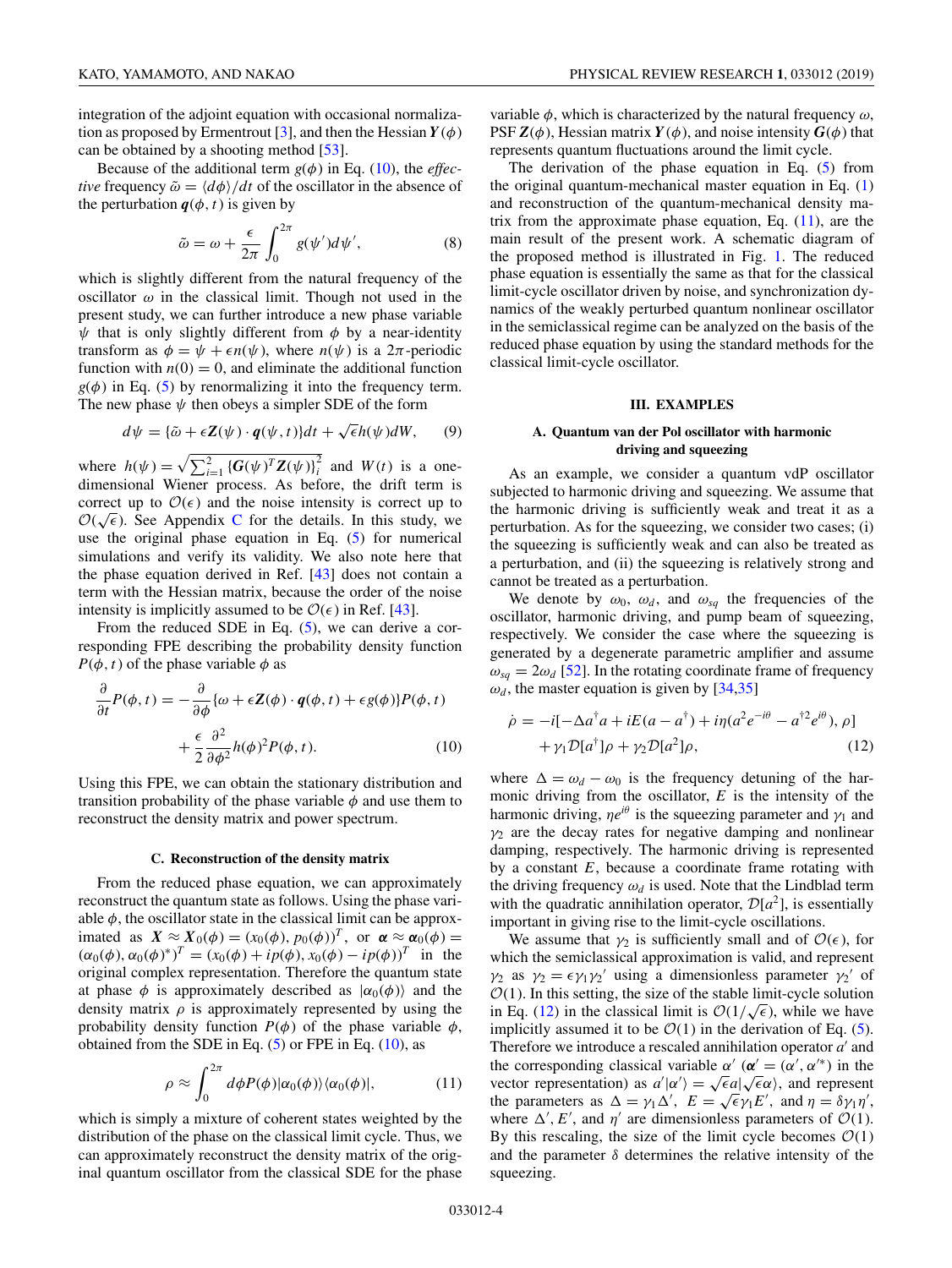<span id="page-4-0"></span>The real-valued representation  $X = (x', p')^T = (\text{Re }\alpha', \text{Im }\alpha')^T$  of Eq. [\(4\)](#page-2-0) after rescaling is then obtained as

$$
dX = \left(\frac{\frac{1}{2}x' - \Delta' p' - \gamma_2' x'(x'^2 + p'^2) - \epsilon E' - 2\delta \eta'(x' \cos \theta + p' \sin \theta)}{\frac{1}{2}p' + \Delta' x' - \gamma_2' p'(x'^2 + p'^2) + 2\delta \eta'(p' \cos \theta - x' \sin \theta)}\right) dt' + \sqrt{\epsilon} G(X) dW',\tag{13}
$$

where  $dt' = \gamma_1 dt$  and  $dW' = \sqrt{\gamma_1} dW$ . The noise intensity matrix is explicitly given by

$$
G(X) = \begin{pmatrix} \sqrt{\frac{(1+R'_1)}{2}} \cos \frac{\chi'_1}{2} & \sqrt{\frac{(1-R'_1)}{2}} \sin \frac{\chi'_1}{2} \\ \sqrt{\frac{(1+R'_1)}{2}} \sin \frac{\chi'_1}{2} & -\sqrt{\frac{(1-R'_1)}{2}} \cos \frac{\chi'_1}{2} \end{pmatrix}, \qquad (14)
$$

with  $R'_1e^{i\chi'_1} = -(\gamma'_2(x'+ip')^2 + 2\delta\eta'e^{i\theta})$ . Further details of the derivation can be found in the Appendix [D.](#page-11-0)

### **B. Weak squeezing**

First, we consider the case of weak squeezing with  $\delta = \epsilon$ . The rescaled system and perturbation Hamiltonians are given by

$$
H = -\Delta' a'^{\dagger} a',
$$
  
\n
$$
\epsilon \tilde{H} = \epsilon \{ i E'(a' - a'^{\dagger}) + i \eta' (a'^2 e^{-i\theta} - a'^{\dagger 2} e^{i\theta}) \}.
$$
 (15)

For this system, we obtain  $F(X) = (x'/2 - \Delta' p' - \gamma'_2 x' (x'^2 +$  $p^{2}$ ),  $p^{7}/2 + \Delta' x' - \gamma'_{2} p^{7}(x^{2} + p^{2})^{T}$ . The perturbation is represented by  $q(X, t) = (-E' - 2\eta'(x' \cos \theta +$  $p' \sin \theta$ ,  $2\eta' (p' \cos \theta - x' \sin \theta)$ <sup>T</sup>. Note that the vector field  $F(X)$  in this case is simply a normal form of the supercritical Hopf bifurcation. A classical nonlinear oscillator described by this *F*(*X*) is known as the *Stuart-Landau* (SL) oscillator [\[2\]](#page-12-0) (which is different from the classical vdP oscillator) and it is analytically solvable.

The stable limit cycle of the SL oscillator is given by

$$
X_0(\phi) = \sqrt{\frac{1}{2\gamma_2'}} \begin{pmatrix} \cos\phi \\ \sin\phi \end{pmatrix}
$$
 (16)

as a function of phase  $\phi = \omega t$ , where the frequency is given by  $\omega = \Delta'$ . The basin *B* of this limit cycle is the whole  $(x', p')$ -plane except (0, 0). The phase function  $\Phi(X)$  of this limit cycle can be expressed as  $\Phi(x', p') = \tan^{-1}(p'/x')$  [\[7\]](#page-12-0), which gives  $\dot{\phi} = \dot{\Phi}(x', p') = \omega$ . The PSF  $\mathbf{Z}(\phi)$  and Hessian matrix  $Y(\phi)$  can be obtained by calculating the gradients of the phase function  $\Phi(X)$  at  $X = X_0(\phi)$  on the limit cycle as

$$
Z(\phi) = \sqrt{2\gamma_2'} \begin{pmatrix} -\sin\phi \\ \cos\phi \end{pmatrix},
$$
  
\n
$$
Y(\phi) = 2\gamma_2' \begin{pmatrix} \sin 2\phi & -\cos 2\phi \\ -\cos 2\phi & -\sin 2\phi \end{pmatrix}.
$$
 (17)

In this case, the additional term  $g(\phi)$  in Eq. [\(5\)](#page-2-0) and therefore the frequency shift in Eq. [\(8\)](#page-3-0) vanishes, i.e.,  $\tilde{\omega} = \omega$ . The the requency shift in Eq. (8) vanishes, i.e.,  $\omega = \omega$ . The  $\mathcal{O}(\epsilon \sqrt{\epsilon})$  terms in the noise intensity  $G(\phi)$  given by Eq. (14) are neglected.

From these results, the phase equation in Eq. [\(5\)](#page-2-0) for the quantum vdP oscillator driven by weak harmonic driving and squeezing is explicitly given by

$$
d\phi = {\Delta' + \sqrt{2}\epsilon \sqrt{\gamma'_2}E' \sin \phi + 2\epsilon \eta' \sin(2\phi - \theta)} dt'
$$
  
+  $\sqrt{\epsilon} \sqrt{\frac{3\gamma'_2}{2}} dW'$  (18)

in the lowest-order approximation, where  $dW' = \sqrt{\gamma_1} dW$ . Using the probability density function  $P(\phi)$  of the phase  $\phi$ described by the FPE  $(10)$  corresponding to Eq.  $(18)$ , the approximate density matrix, Eq.  $(11)$ , is explicitly given by

$$
\rho \approx \int_0^{2\pi} d\phi P(\phi) \left| \sqrt{\frac{\gamma_1}{2\gamma_2}} e^{i\phi} \right| \sqrt{\frac{\gamma_1}{2\gamma_2}} e^{i\phi} \left| . \right. \tag{19}
$$

### **C. Strong squeezing**

Next, we consider the case of strong squeezing with  $\delta = 1$ and incorporate it into the system Hamiltonian. The rescaled system and perturbation Hamiltonians are given by

$$
H = -\Delta' a'^\dagger a' + i\eta' (a'^2 e^{-i\theta} - a'^{\dagger 2} e^{i\theta}),
$$
  
\n
$$
\epsilon \tilde{H} = \epsilon i E' (a' - a'^\dagger).
$$
\n(20)

We obtain  $F(X) = (x'/2 - \Delta' p' - \gamma'_2 x' (x'^2 + p'^2) 2\eta'(x'\cos\theta + p'\sin\theta)$ ,  $p'/2 + \Delta' x' - \gamma'_2 p'(x'^2 + p'^2) +$  $2\eta' (p' \cos \theta - x' \sin \theta)$ <sup>T</sup> with extra terms due to squeezing, characterized by the parameter  $\eta'$ . When  $\Delta' > 2\eta'$  (i.e.,  $\Delta > 2\eta$ ), this vector field  $F(X)$  possesses a stable limit-cycle solution  $X_0(t)$  in the classical limit. Due to the strong squeezing, this limit cycle is asymmetric and the angular velocity of the oscillator state is nonuniform. At  $\Delta' = 2\eta'$ , this limit cycle disappears via a saddle-node bifurcation on invariant circle. The perturbation is given by  $q(X, t) = (-E', 0).$ 

In this case, the system is not analytically solvable, but we can numerically obtain the limit-cycle solution  $X_0(\phi)$  =  $(x_0(\phi), p_0(\phi))^T$ , natural frequency  $\omega$ , PSF  $\mathbf{Z}(\phi)$ , and Hessian matrix  $Y(\phi)$ , and use them in the phase equation in Eq. [\(5\)](#page-2-0). The density matrix can be approximately reconstructed from Eq. [\(11\)](#page-3-0), where  $\alpha_0(\phi) = x_0(\phi) + i p_0(\phi)$ . In this case, the frequency shift does not vanish generally and the effective frequency  $\tilde{\omega}$  is slightly different from  $\omega$  in the classical limit without noise.

An example of the limit cycle in the classical limit is shown in Fig.  $3(c)$ , and the PSF is shown in Figs.  $3(d)$  and  $3(e)$ . The effective frequency is evaluated as  $\tilde{\omega} = 0.7743$  at the parameter values given in Fig. [3,](#page-6-0) which is slightly different from the natural frequency  $\omega = 0.7746$  of the system in the classical limit without noise. From the phase equation, we can obtain the stationary phase distribution  $P(\phi)$  by solving the corresponding FPE and reconstruct the density matrix as a mixture of the coherent states on the limit cycle.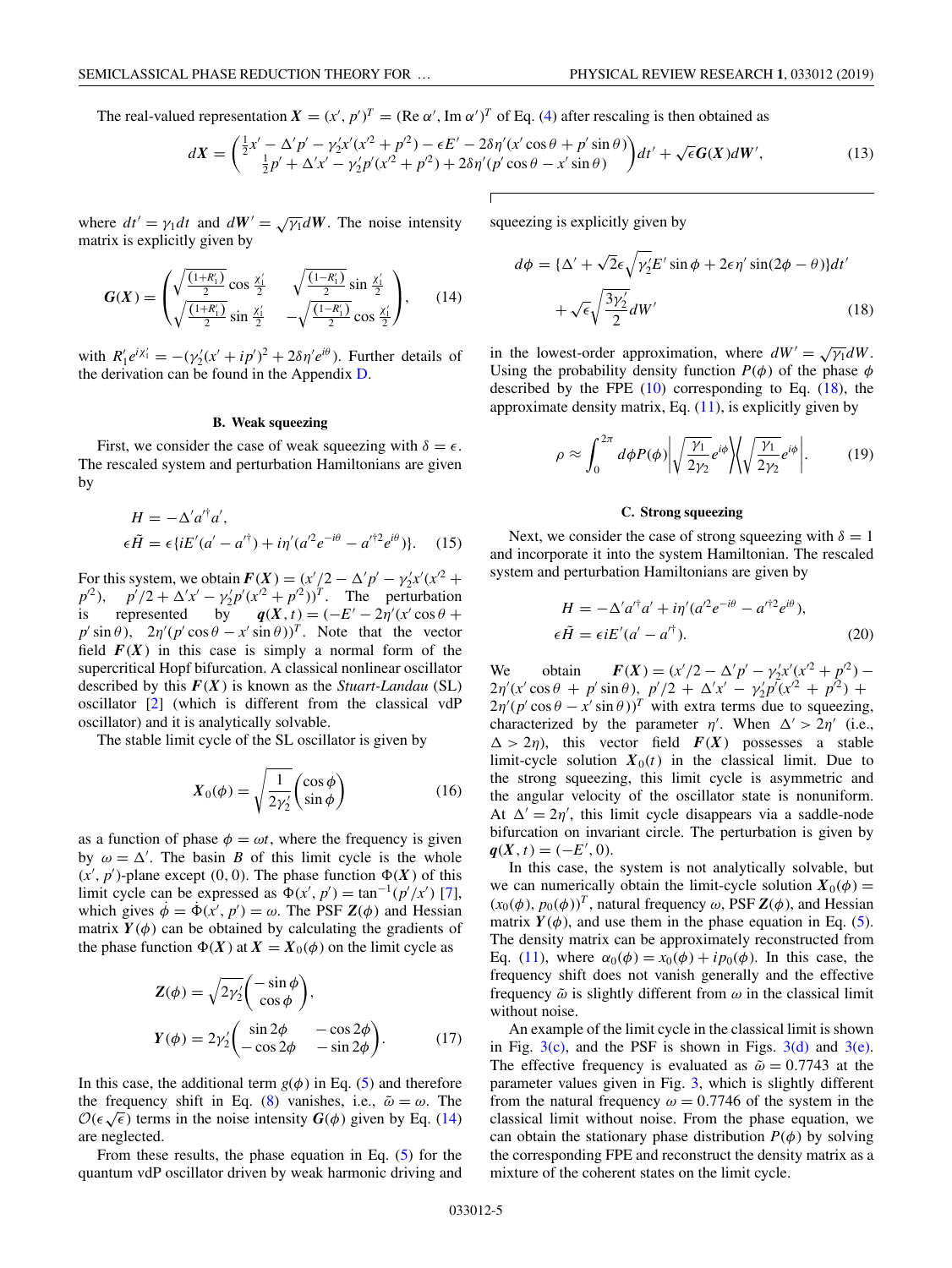

FIG. 2. Results for the quantum van der Pol oscillator under harmonic driving [(a) and (b)] and under weak squeezing [(c) and (d)]. [(a) and (c)] Wigner distributions of  $\rho_{\rm sc}$  reconstructed from the reduced phase equation and [(b) and (d)] Wigner distributions of  $\rho_{qm}$  obtained by direct numerical simulation of the original master equation. In (a) and (b), weak harmonic the original master equation. In (a) and (b), weak harmonic<br>driving with  $(\Delta, \gamma_2, \eta e^{i\theta}, E)/\gamma_1 = (0.05, 0.05, 0, \sqrt{0.1})$  is applied, and in (c) and (d), weak squeezing with  $(\Delta, \gamma_2, \eta e^{i\theta}, E)/\gamma_1 =$  $(0.05, 0.05, 0.025, 0)$  is applied. The fidelities between  $\rho_{\rm sc}$  and  $\rho_{\rm qm}$ are  $F = 0.963$  in [(a) and (b)] and  $F = 0.982$  in [(c) and (d)], respectively. Note that the figures are drawn using *x* and *p* before rescaling.

#### **D. Reconstruction of density matrices**

To test the validity of the reduced phase equation, we compare the density matrix  $\rho_{\rm sc}$ , which is reconstructed from Eq. [\(11\)](#page-3-0) by using  $P(\phi)$  obtained from the FPE in Eq. [\(10\)](#page-3-0) associated with the reduced phase equation in Eq. [\(5\)](#page-2-0), with the true density matrix  $\rho_{qm}$ , which is obtained by direct numerical simulation of master equation in Eq.  $(12)$ , in the steady state of the system. We use the fidelity  $F = \text{Tr} \left[ \sqrt{\sqrt{\rho_{\rm sc}} \rho_{\rm qm} \sqrt{\rho_{\rm sc}}} \right]$ [\[55\]](#page-13-0) to quantify the similarity between  $\rho_{sc}$  and  $\rho_{qm}$ . Numerical simulations of the master equation have been performed by using QuTiP [\[56\]](#page-13-0) numerical toolbox.

Figures  $2(a)-2(d)$  show the steady-state Wigner distributions corresponding to  $\rho_{sc}$  and  $\rho_{qm}$  under the weak harmonic driving or the squeezing. In both cases, the distribution is localized along the limit cycle in the classical limit, where the width of the distribution is determined by the intensity of the quantum noise. In Figs.  $2(a)$  and  $2(b)$ , only the harmonic driving is given as the perturbation ( $\eta = 0$ ), while in Figs. 2(c) and  $2(d)$ , only the squeezing is given as the perturbation  $(E = 0)$ . It can be seen that the true density matrix  $\rho_{\rm cm}$  is accurately approximated by the density matrix  $\rho_{\rm sc}$  reconstructed from the phase equation in both cases. The fidelity is  $F =$ 0.963 in the former case and  $F = 0.982$  in the latter case.

It is notable that the Wigner distribution is localized around one phase point on the limit cycle in Figs.  $2(a)$  and  $2(b)$ , which indicates that there is a 1:1 phase locking [\[4\]](#page-12-0) between the oscillator and the harmonic driving; In the classical limit, the phase is locked to the point where the deterministic part of Eq. [\(18\)](#page-4-0) vanishes, and thus the Wigner distribution takes large values around such a point. Similarly, the Wigner distribution is localized around two phase points on the cycle shown in Figs.  $2(c)$  and  $2(d)$ , because the frequency of the squeezing is twice that of the harmonic driving and 1:2 phase locking occurs, as can be expected from the third term in the deterministic part of Eq. [\(18\)](#page-4-0) representing the effect of the squeezing. Note that Fig. 2 is depicted in the rotating coordinate frame of frequency  $\omega_d$  and the locked phase rotates with frequency  $\omega_d$ in the original coordinate.

Figures  $3(a)$  and  $3(b)$  show the Wigner distributions in the case of strong squeezing and weak harmonic driving, where all quantities are calculated numerically. In this case, the system exhibits a stable limit cycle in the rotating coordinate frame of frequency  $\omega_d$ , and constant driving is applied on the system as in Eq.  $(13)$ . The limit cycle in the classical limit is shown in Fig. [3\(c\),](#page-6-0) the *x* and *p* components of the PSF obtained from Eq.  $(7)$  are shown in Figs.  $3(d)$  and  $3(e)$ , the *xx*, *pp*, *x p* components of the Hessian matrix are shown in Figs. [3\(f\),](#page-6-0) [3\(g\)](#page-6-0) and [3\(h\)](#page-6-0) (the *px* component is equal to the *x p* component), and the additional term  $g(\phi)$  is shown in Fig. [3\(i\).](#page-6-0) The origin of the phase  $\phi = 0$  is chosen as the intersection of the limit cycle and the  $x'$  axis with  $x' > 0$ .

It can be seen that the limit cycle in the classical limit is asymmetric due to the effect of the strong squeezing. The density matrix  $\rho_{\rm sc}$  can be reconstructed from the phase distribution  $P(\phi)$  obtained numerically. As shown in Figs. [3\(a\)](#page-6-0) and  $3(b)$ , the true density matrix  $\rho_{qm}$  is well approximated by  $\rho_{\rm sc}$  with fidelity  $F = 0.976$ . In Figs. [3\(a\)](#page-6-0) and [3\(b\),](#page-6-0) the Wigner distribution is concentrated around the stable phase point where the deterministic part of the phase equation vanishes. Thus the reduced phase equation well reproduces the density matrix of the original quantum system also in this case. Note that the reconstructed density matrix  $\rho_{\rm sc}$  is slightly more concentrated than the original density matrix  $\rho_{\rm qm}$  in Figs. 2 and [3.](#page-6-0) This is because  $\rho_{\rm sc}$  is approximated as a weighted mixture of coherent states with minimum uncertainty along the limit cycle.

#### **E. Reconstruction of spectra and observed frequencies**

The power spectrum  $S_{qm}$  of the original quantum system in the steady state is defined as

$$
S_{qm}(\omega) = \int_{-\infty}^{\infty} d\tau e^{i\omega \tau} R_{qm}(\tau),
$$
  
\n
$$
R_{qm}(\tau) = \langle a^{\dagger}(\tau)a(0)\rangle_{qm} - \langle a^{\dagger}(\tau)\rangle_{qm}\langle a(0)\rangle_{qm}, \quad (21)
$$

where  $R_{qm}$  is the autocovariance and  $\langle A \rangle_{qm} = \text{Tr} [A \rho_{qm}]$  represents the expectation value of an operator *A* with respect to the steady state density matrix  $\rho_{qm}$  obtained from the master equation in Eq.  $(12)$ . From the reduced phase equation, using the correspondence between the operators and *c* numbers in the P representation, the power spectrum in Eq.  $(21)$  under the semiclassical approximation can be reconstructed as

$$
S_{sc}(\omega) = \int_{-\infty}^{\infty} d\tau e^{i\omega\tau} R_{sc}(\tau),
$$
  
\n
$$
R_{sc}(\tau) = \langle \alpha_0^*(\phi_2(\tau))\alpha_0(\phi_1(0)) \rangle_{sc}
$$
  
\n
$$
- \langle \alpha_0^*(\phi_2(\tau)) \rangle_{sc} \langle \alpha_0(\phi_1(0)) \rangle_{sc}.
$$
 (22)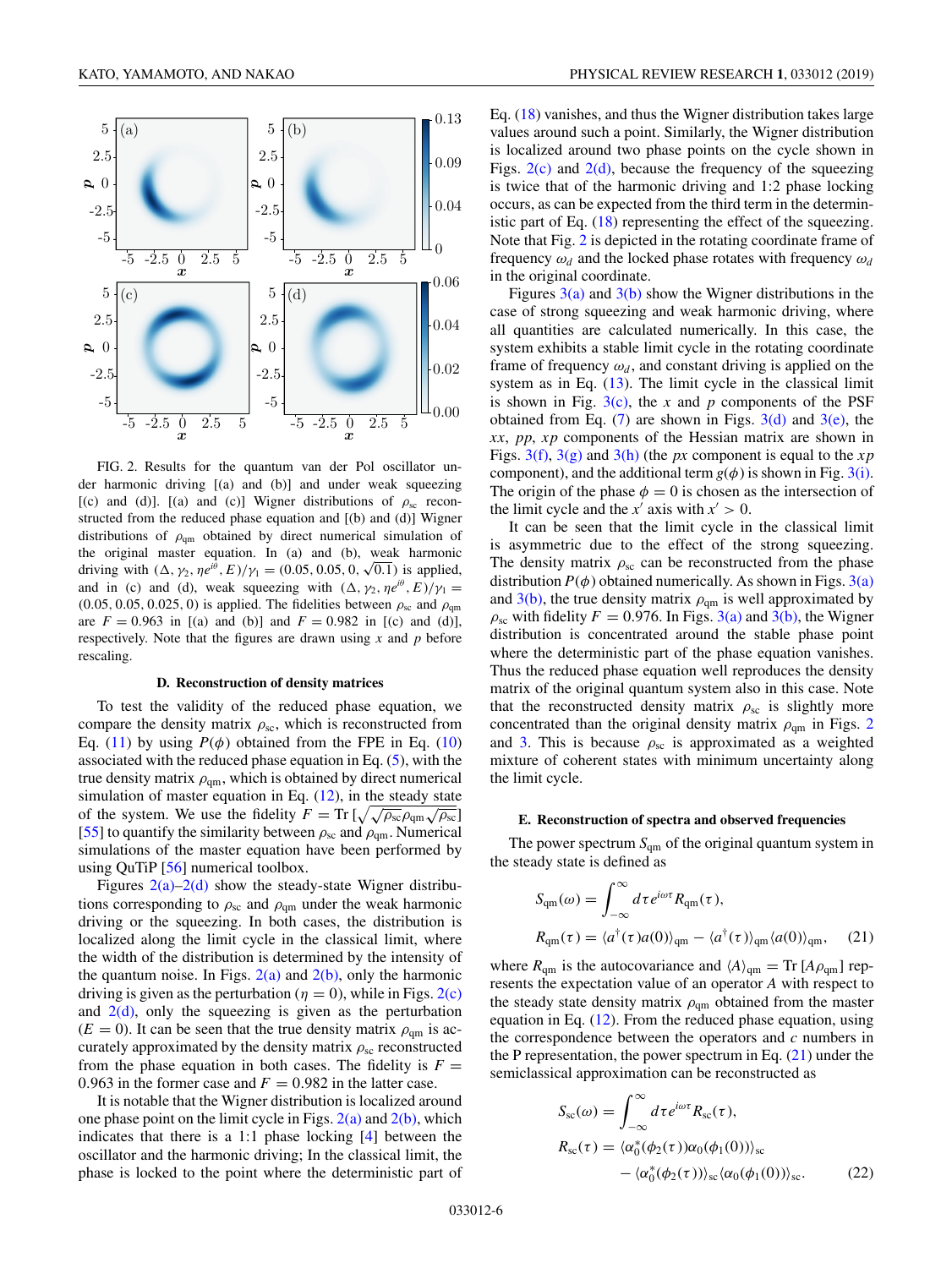<span id="page-6-0"></span>

FIG. 3. Results for the quantum van der Pol oscillator under strong squeezing and weak harmonic driving with parameters FIG. 3. Results for the quantum van der Pot oscillator under strong squeezing and weak narmonic driving with parameters (Δ, γ<sub>2</sub>, ηe<sup>iθ</sup>, E)/γ<sub>1</sub> = (0.8, 0.05, −0.1*i*, √0.1). (a) Wigner distribution of  $\rho_{sc}$  reconstr distribution of  $\rho_{\text{qm}}$  obtained by direct numerical simulation of the original master equation. (c) Limit cycle  $X_0(\phi) = (x_0(\phi), p_0(\phi))^T$  in the classical limit. [(d) and (e)] The  $x = \text{Re }\alpha$  and  $p = \text{Im }\alpha$  components of the PSF  $\mathbf{Z}(\phi)$ . [(f)–(h)] The *xx*, *pp*, and *xp* components of the Hessian matrix  $Y(\phi)$ . (i) Additional term  $g(\phi)$  arising form the change of variables. In (a) and (b), the fidelity between  $\rho_{sc}$  and  $\rho_{qm}$  is  $F = 0.976$ .

Here,  $R_{\rm sc}$  is the autocovariance reconstructed from the phase equation, the mean of a  $2\pi$ -periodic function  $B(\phi)$  is given by  $\langle B(\phi) \rangle_{\rm sc} = \int_0^{2\pi} d\phi B(\phi) P_{\rm sc}(\phi)$ , and the autocorrelation is given by  $\langle B(\phi_2(\tau))B(\phi_1(0))\rangle_{\rm sc} =$  $\int_0^{2\pi} d\phi_1 \int_0^{2\pi} d\phi_2(B(\phi_2(\tau))B(\phi_1(0))) P(\phi_2, \tau | \phi_1, 0) P_{\rm sc}(\phi_1),$ 

where  $P_{\text{sc}}(\phi)$  is a steady phase distribution and  $P(\phi_2, t_2 | \phi_1, t_1)$ is a transition probability. Both of these probability distributions can be calculated from Eq. [\(10\)](#page-3-0). The observed frequency  $\omega_{qm}$  of the original system and its approximation  $\omega_{\rm sc}$  by the phase reduction can be evaluated from the



FIG. 4. Power spectra [(a)–(c)] and observed frequencies [(d)–(f)] obtained by direct numerical simulations of the master equation (red solid lines) and obtained from the reduced phase equation (blue dotted lines). [(a) and (d)] Weak harmonic driving without squeezing, Solid lines) and obtained from the reduced phase equation (blue dotted lines). [(a) and (d)] weak harmonic driving without squeezing,  $(\gamma_2, \eta e^{i\theta}, E)/\gamma_1 = (0.05, 0.025, 0)$ .<br> $(\gamma_2, \eta e^{i\theta}, E)/\gamma_1 = (0.05, 0.025, 0)$ .  $(\gamma_2, \eta e^{\gamma}, E)/\gamma_1 = (0.05, 0, \sqrt{0.1})$ .  $\Delta = 0.1$  in (a). [(b) and (e)] weak squeezing without narmonic driving,  $(\gamma_2, \eta e^{\gamma}, E)/\gamma_1 = (0.05, 0.025, 0)$ .<br> $\Delta = 0.1$  in (b). [(c) and (f)] Strong squeezing and weak harmonic dri (d)–(f), the black-dotted lines correspond to the unperturbed cases.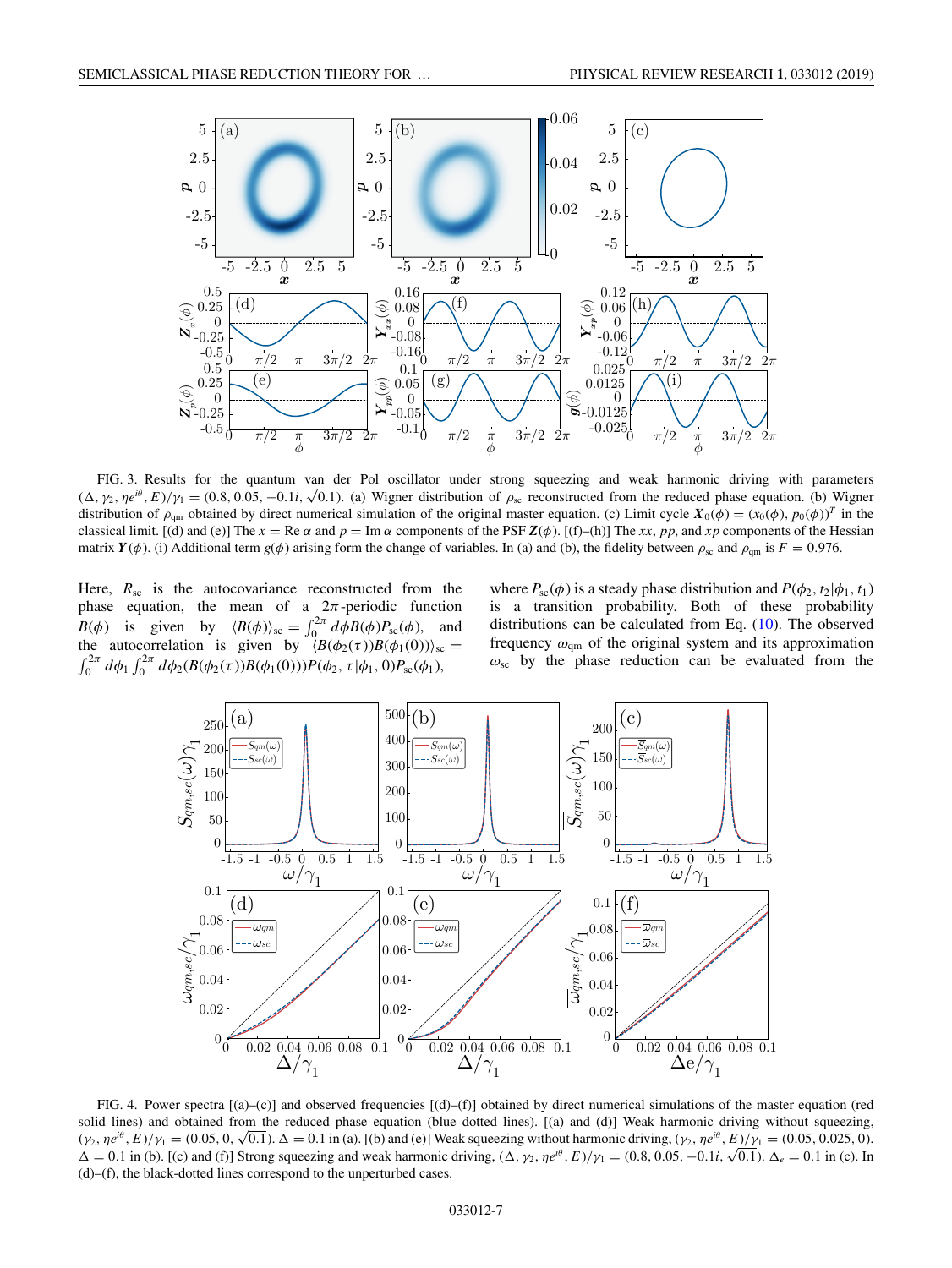<span id="page-7-0"></span>maxima of the spectra as  $\omega_{qm,sc} = \arg \max_{\omega} S_{qm,sc}(\omega)$ , respectively.

First, we consider the cases with weak squeezing. Figure  $4(a)$  shows the two power spectra  $S_{qm}$  and  $S_{sc}$  for the case where only the harmonic driving is given, and Fig. [4\(b\)](#page-6-0) shows the spectra for the case with squeezing only. In both cases, the true spectrum  $S_{qm}$  can be accurately approximated by the reconstructed spectrum *S<sub>sc</sub>*. The dependence of the observed frequencies  $\omega_{qm,sc}$  on the parameter  $\Delta$ , where  $\Delta$ determines the natural frequency of the limit cycle in the classical limit, is shown in Figs.  $4(d)$  and  $4(e)$ . It can be confirmed that  $\omega_{qm}$  is accurately approximated by  $\omega_{sc}$  in both cases. The oscillator strictly synchronizes to the external driving when the frequency of the oscillator vanishes in the classical limit, because the harmonic driving acts as a constant force in the rotating frame. Here, strict synchronization is prevented by the quantum noise and the observed frequencies  $\omega_{\rm qm,sc}$  do not vanish completely; however, the tendency toward synchronization can be clearly seen from the decrease in the observed frequency compared to that of the unperturbed case.

Next, we consider the case with strong squeezing, where the system exhibits asymmetric limit cycle in the classical limit when  $\Delta > 2\eta$ . We cannot analyze synchronization with the harmonic driving as a stationary problem by using a rotating coordinate frame of frequency  $\omega_d$ , because the limit cycle is asymmetric and the variation in  $\Delta$  does not correspond directly to the variation in  $\omega_d$ . We thus explicitly apply harmonic driving with periodic amplitude modulation  $E \cos \omega_e t$ of frequency  $\omega_e$  and measure  $\omega_{qm}$  and  $\omega_{sc}$  as functions of  $\Delta_e = \omega - \omega_e$  for  $0 \le \Delta_e \le 0.1$  ( $\omega - 0.1 \le \omega_e \le \omega$ ), where  $ω = 0.7746$ .

In this case, we obtain a periodic (cyclostationary) solution of period  $T_e = 2\pi/\omega_e$  instead of a stationary solution. As shown in Fig.  $5(a)$ , the quantum-mechanical averages  $\langle x \rangle$  and  $\langle p \rangle$  of the position and momentum operators  $x = (a + a^{\dagger})/2$ and  $p = -i(a - a^{\dagger})/2$  exhibit steady periodic dynamics after the initial transient. Here, the initial condition is a coherent state  $|\alpha_0(\phi = 0)\rangle$ , where  $\alpha_0(\phi = 0)$  is a point on the limit cycle with  $\phi = 0$ . Figures 5(b)–5(e) show snapshots of the Wigner distributions in the periodic state, where the system evolves as  $(b) \rightarrow (c) \rightarrow (d) \rightarrow (e) \rightarrow (b)$  (see supplemental video for the continuous evolution [\[57\]](#page-13-0)). The tendency toward synchronization can be clearly observed from the existence of the dense region co-rotating with the external forcing.

We denote the quantum and approximated autocovariance functions at a given time  $t_e$  ( $0 \leq t_e < T_e$ ) of the steady state oscillation as  $R_{qm,\text{sc}}^{t_e}(\tau)$ , where  $R_{qm}^{t_e}(\tau)$  is calculated by using a density matrix  $\rho_{qm}(t_e)$  at time  $t_e$  and  $R_{sc}^{t_e}(\tau)$  is calculated by using a phase distribution  $P_{\text{sc}}(\phi, t_e)$  at time  $t_e$ , respectively, in the steadily oscillating state. Then we use the averaged power spectra  $\bar{S}_{qm,\text{sc}}(\omega) = \int_{-\infty}^{\infty} d\tau e^{i\omega \tau} \int_{0}^{T_e} dt_e R_{qm,\text{sc}}^{\prime}(\tau)/T_e$  to evaluate the observed frequencies relative to the frequency of the amplitude modulation as  $\bar{\omega}_{qm,sc} = \arg \max_{\omega} \bar{S}_{qm,sc}(\omega) - \omega_e$ . Figures [4\(c\)](#page-6-0) and [4\(f\)](#page-6-0) compare the averaged spectra  $\bar{S}_{qm,sc}(\omega)$ and observed frequencies  $\bar{\omega}_{qm,sc}$  obtained by direct numerical simulation of the original master equation and by the approximate phase equation, respectively. It can be seen that the spectrum and observed frequency obtained from the original master equation are accurately reproduced by those obtained from the approximate phase equation. Thus, by using the



FIG. 5. Synchronization of a quantum vdP oscillator subjected to harmonic driving with periodic amplitude modulation. (a) Evolution of the averages  $\langle x \rangle$  and  $\langle p \rangle$  from a coherent-state initial condition. [(b)–(e)] Snapshots of the Wigner distributions in the periodic steady (cyclostationary) state at time  $t = 89.5$  (b), 91.8 (c), 94.1 (d), and 96.4 (e), respectively. The parameters are given by 94.1 (d), and 96.4 (e), respectively. The parameters are give  $(\Delta, \gamma_2, \eta e^{i\theta}, E, )/\gamma_1 = (0.8, 0.05, -0.1i, \sqrt{0.1})$  and  $\Delta_e = 0.1$ .

reduced phase equation, we can approximately reconstruct the spectrum and observed frequency of the original system also in this case.

### **IV. CONCLUDING REMARKS**

We have developed a general framework of the phase reduction theory for quantum limit-cycle oscillators under the semiclassical approximation and confirmed its validity by analyzing synchronization dynamics of the quantum vdP model. The proposed framework can approximately characterize the dynamics of a quantum nonlinear oscillator by using a simple classical phase equation, which would serve as a starting point for analyzing synchronization of quantum nonlinear oscillators under the semiclassical approximation. Although we have only analyzed a single-oscillator problem with a single degree of freedom in this study, the developed framework can be directly extended to two or more quantum oscillators with weak coupling by using standard methods from the classical phase reduction theory. Analysis of large many-body systems and the study of their collective dynamics are of particular interest [\[24,29,30,](#page-12-0)[47,48\]](#page-13-0).

In this study, we have employed the P representation for formulating the semiclassical phase reduction theory; however, other quasiprobability distributions can also be used for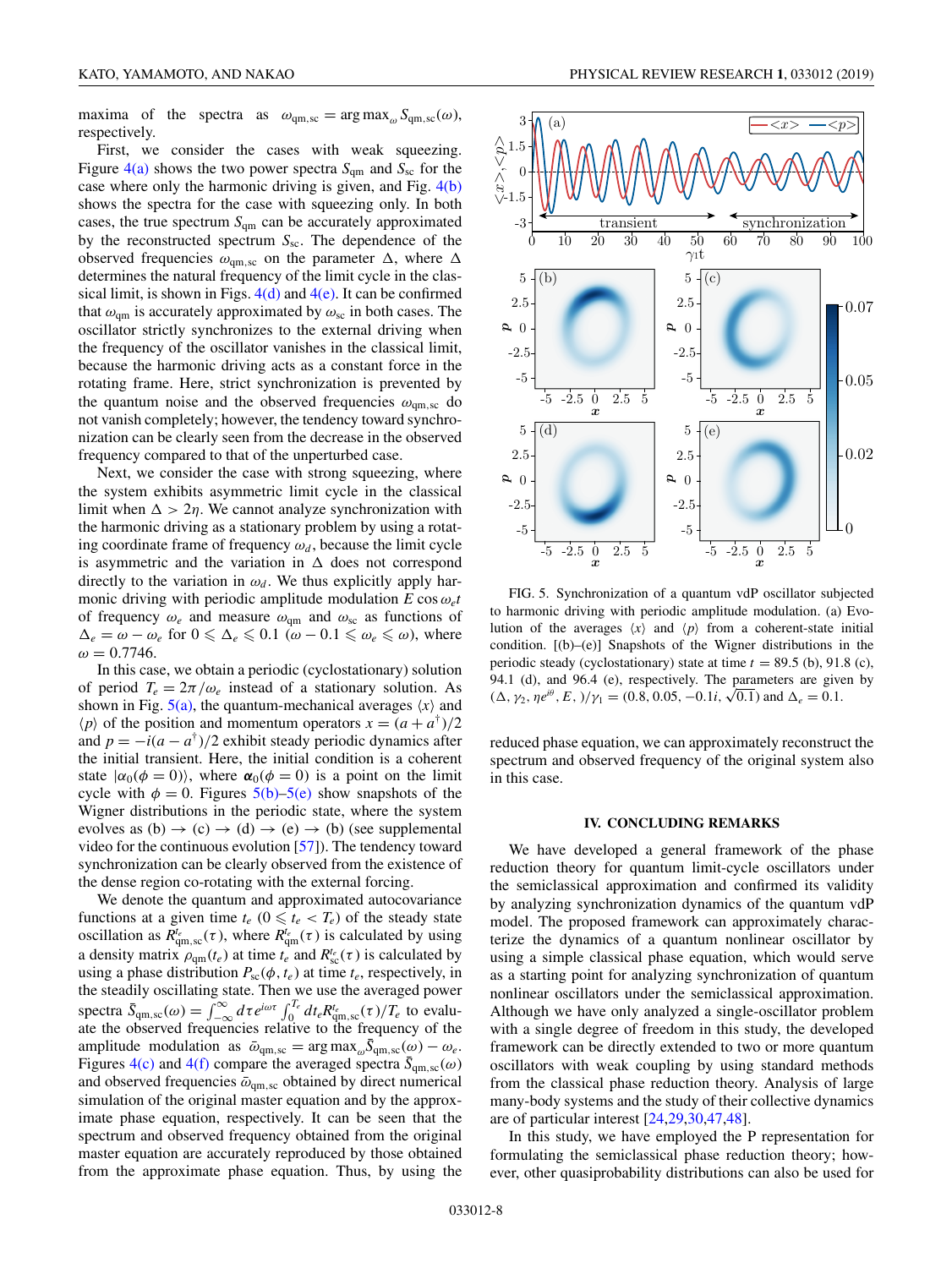<span id="page-8-0"></span>the formulation. Detailed comparisons of the results between different representations, including the positive-P representation which is necessary to treat negative-definite diffusion matrices [\[51\]](#page-13-0), will be discussed in our forthcoming studies. Also, analysis on the genuine quantum signature of a quantum limit-cycle oscillator, which, for instance, can be measured by the negativity of Wigner quasiprobability distributions [\[37,41\]](#page-13-0) as observed in the steady state of a quantum vdP oscillator with a strong Kerr drive and external drive [\[37\]](#page-13-0), could be performed via an extended version of the developed phase reduction theory.

Recently, the phase reduction theory has been applied to control and optimization of synchronization dynamics in classical nonlinear oscillators [\[58–63\]](#page-13-0). In classical dissipative systems, the phase reduction theory has already been used in technical applications of synchronization such as in the ring laser gyroscope [\[64,65\]](#page-13-0), phase-locked loop [\[4,](#page-12-0)[66\]](#page-14-0), and Josephson voltage standard [\[4,](#page-12-0)[67,68\]](#page-14-0). The quantum version of these applications, as well as the recent demonstrations [\[28](#page-12-0)[,43\]](#page-13-0), could be systematically investigated via the semiclassical phase reduction theory developed in the present study. These subjects will also be discussed in our forthcoming studies.

### **ACKNOWLEDGMENTS**

H.N. thanks for financial support from JSPS KAK-ENHI, Grant Nos. JP16K13847, JP17H03279, 18K03471, JP18H03287, and JST CREST Grant No. JPMJCR1913. N.Y. is supported by JST PRESTO Grant No. JPMJPR166A.

# **APPENDIX A: EXPLICIT FORM OF**  $\beta(\alpha)$

In this section, we derive an explicit expression of  $\beta(\alpha)$ in Eq. [\(3\)](#page-2-0). The diffusion matrix of the FPE in Eq. [\(2\)](#page-1-0) in the complex representation is given by

$$
\boldsymbol{D}(\boldsymbol{\alpha}) = \boldsymbol{\beta}(\boldsymbol{\alpha})\boldsymbol{\beta}(\boldsymbol{\alpha})^T = \begin{pmatrix} D_{11}(\boldsymbol{\alpha}) & D_{12}(\boldsymbol{\alpha}) \\ D_{21}(\boldsymbol{\alpha}) & D_{22}(\boldsymbol{\alpha}) \end{pmatrix} \in \mathbb{C}^{2 \times 2}, \quad (A1)
$$

where  $D_{22}(\alpha) = D_{11}^*(\alpha)$  and  $D_{12}(\alpha) = D_{21}(\alpha)$ . The nondiagonal element  $D_{12}(\alpha) = D_{21}(\alpha)$  is real and positive, because it is a constant of cross diffusion described by ∂<sup>2</sup>*P*(*α*,*t*)/∂α∂α<sup>∗</sup> and it can be obtained as an absolute value of a complex variable.

We rewrite the FPE in Eq. [\(2\)](#page-1-0) corresponding to the SDE in Eq. [\(4\)](#page-2-0) in the real-valued representation, i.e., for the quasiprobability distribution  $P(X, t)$  with  $X = (x, p)^T =$  $(Re \alpha, Im \alpha)^T$ , as

$$
\frac{\partial}{\partial t}P(X,t) = \left[ -\frac{\partial}{\partial X} \{ F(X) + \epsilon q(X,t) \} + \frac{1}{2} \frac{\partial^2}{\partial X^2} D(X) \right] P(X,t), \tag{A2}
$$

where

$$
\frac{\partial}{\partial \alpha} = \frac{1}{2} \left( \frac{\partial}{\partial x} - i \frac{\partial}{\partial p} \right), \quad \frac{\partial}{\partial \alpha^*} = \frac{1}{2} \left( \frac{\partial}{\partial x} + i \frac{\partial}{\partial p} \right). \quad (A3)
$$

The real-valued diffusion matrix  $D(X)$  in the above FPE and the complex-valued diffusion matrix  $D(\alpha)$  are related as

$$
D(X) = \frac{1}{4} \begin{pmatrix} 1 & 1 \\ -i & i \end{pmatrix} D(\alpha) \begin{pmatrix} 1 & -i \\ 1 & i \end{pmatrix}
$$
  
= 
$$
\frac{1}{2} \begin{pmatrix} \text{Re } D_{11}(\alpha) + D_{12}(\alpha) & \text{Im } D_{11}(\alpha) \\ \text{Im } D_{11}(\alpha) & -\text{Re } D_{11}(\alpha) + D_{12}(\alpha) \end{pmatrix}
$$
  

$$
\in \mathbb{R}^{2 \times 2}
$$
(A4)

and

$$
D(\alpha) = \begin{pmatrix} 1 & i \\ 1 & -i \end{pmatrix} D(X) \begin{pmatrix} 1 & 1 \\ i & -i \end{pmatrix}.
$$
 (A5)

By denoting the matrix components of  $D(\alpha)$  in the polar representation as  $D_{11}(\alpha) = R_{11}(\alpha)e^{i\chi(\alpha)}$  and  $D_{12}(\alpha) =$  $R_{12}(\alpha)$ , where  $R_{11}(\alpha)$ ,  $R_{22}(\alpha) \geq 0$  and  $\chi(\alpha) \in [0, 2\pi)$ , the eigenvalues  $\lambda_{+}(X)$  and eigenvectors  $v_{+}(X)$  of  $D(X)$  can be expressed as

$$
\lambda_{\pm}(X) = \frac{1}{2}(R_{12}(\alpha) \pm R_{11}(\alpha)),
$$
  

$$
\mathbf{v}_{+}(X) = \begin{pmatrix} \cos \frac{\chi(\alpha)}{2} \\ \sin \frac{\chi(\alpha)}{2} \end{pmatrix}, \quad \mathbf{v}_{-}(X) = \begin{pmatrix} \sin \frac{\chi(\alpha)}{2} \\ -\cos \frac{\chi(\alpha)}{2} \end{pmatrix}, \quad (A6)
$$

and  $D(X)$  can be decomposed as

$$
D(X) = (v_+(X) \quad v_-(X)) \begin{pmatrix} \lambda_+(X) & 0 \\ 0 & \lambda_-(X) \end{pmatrix} \begin{pmatrix} v_+(X)^T \\ v_-(X)^T \end{pmatrix}.
$$
\n(A7)

Thus  $G(X)$  is given by

$$
G(X) = (\mathbf{v}_{+}(X) \quad \mathbf{v}_{-}(X)) \begin{pmatrix} \sqrt{\lambda_{+}(X)} & 0 \\ 0 & \sqrt{\lambda_{-}(X)} \end{pmatrix} = \begin{pmatrix} \sqrt{\frac{(R_{12}(\alpha) + R_{11}(\alpha))}{2}} \cos \frac{\chi(\alpha)}{2} & \sqrt{\frac{(R_{12}(\alpha) - R_{11}(\alpha))}{2}} \sin \frac{\chi(\alpha)}{2} \\ \sqrt{\frac{(R_{12}(\alpha) + R_{11}(\alpha))}{2}} \sin \frac{\chi(\alpha)}{2} & -\sqrt{\frac{(R_{12}(\alpha) - R_{11}(\alpha))}{2}} \cos \frac{\chi(\alpha)}{2} \end{pmatrix},
$$
(A8)

and  $\beta(\alpha)$  is obtained from  $G(X)$  as

$$
\boldsymbol{\beta}(\boldsymbol{\alpha}) = \begin{pmatrix} 1 & i \\ 1 & -i \end{pmatrix} \boldsymbol{G}(X) = \begin{pmatrix} \sqrt{\frac{(R_{12}(\boldsymbol{\alpha}) + R_{11}(\boldsymbol{\alpha}))}{2}} e^{i\chi(\boldsymbol{\alpha})/2} & -i\sqrt{\frac{(R_{12}(\boldsymbol{\alpha}) - R_{11}(\boldsymbol{\alpha}))}{2}} e^{i\chi(\boldsymbol{\alpha})/2} \\ \sqrt{\frac{(R_{12}(\boldsymbol{\alpha}) + R_{11}(\boldsymbol{\alpha}))}{2}} e^{-i\chi(\boldsymbol{\alpha})/2} & i\sqrt{\frac{(R_{12}(\boldsymbol{\alpha}) - R_{11}(\boldsymbol{\alpha}))}{2}} e^{-i\chi(\boldsymbol{\alpha})/2} \end{pmatrix} . \tag{A9}
$$

The assumption in the main text that the diffusion matrix is always positive semidefinite along the limit cycle is equivalent to the assumption that  $\lambda_-(X_0(\phi)) \geq 0$ , that is,  $R_{12}(\alpha_0(\phi)) \geq$ 

 $R_{11}(\alpha_0(\phi))$  is satisfied for all  $\phi$ , because  $\lambda_+(X)$  is always positive. With this assumption, if the initial state is given in the form of Eq.  $(11)$ , for instance, by a pure coherent state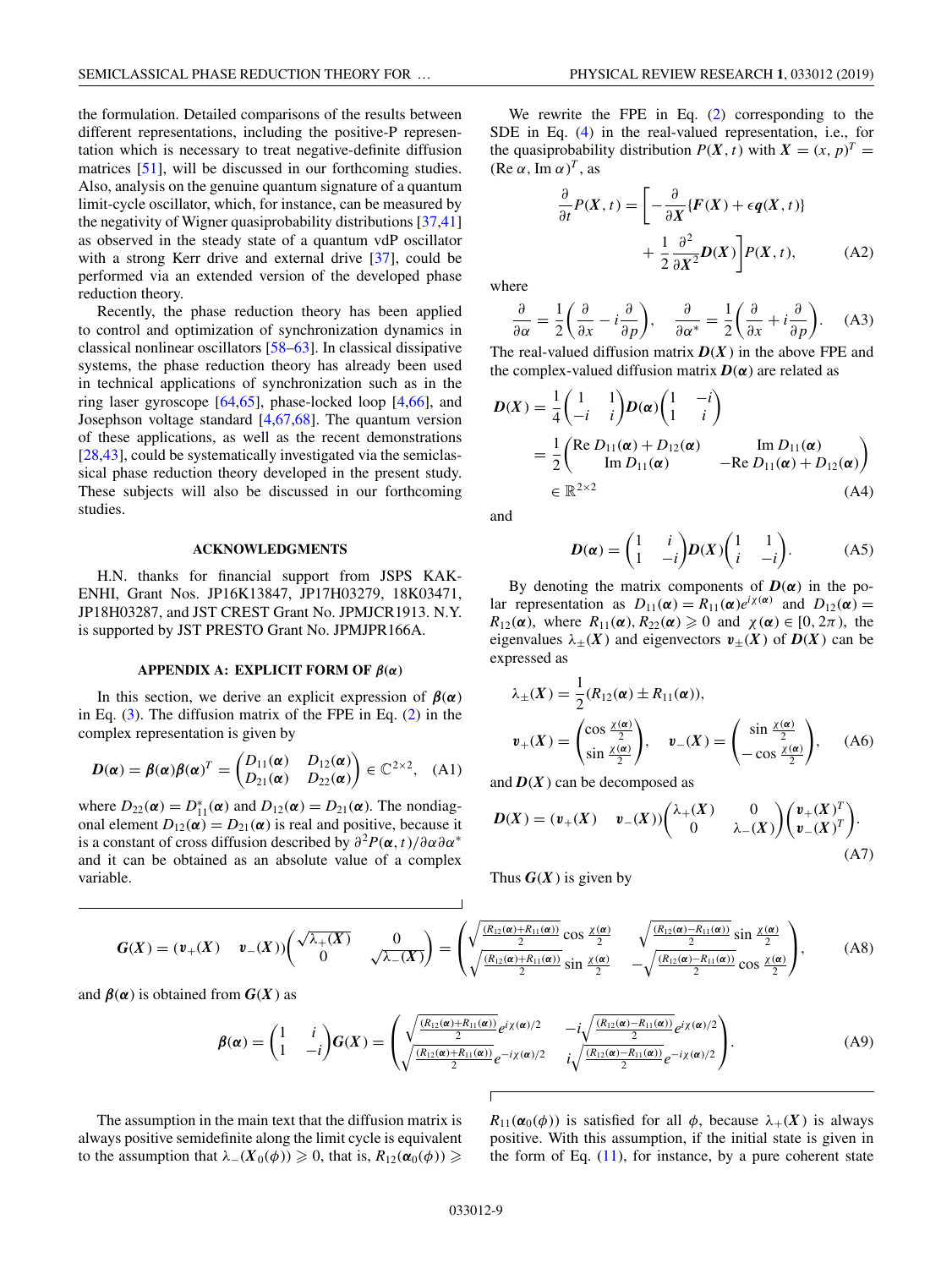<span id="page-9-0"></span> $\rho = |\alpha_0(\phi_0)\rangle \langle \alpha_0(\phi_0)|$  at a given phase point  $\phi_0$  on the limit cycle, the state always remains in the two-dimensional phase space of the classical variables.

## **APPENDIX B: DERIVATION OF THE PHASE EQUATION**

In this section, we give a detailed derivation of the phase equation in Eq. [\(5\)](#page-2-0). The asymptotic phase function  $\Phi(X)$ :  $B \subset \mathbb{R}^{2\times 1} \to [0, 2\pi)$  introduced in the main text satisfies

$$
F(X) \cdot \nabla \Phi(X) = \omega
$$
 (B1)

in the basin *B* of the limit cycle, where  $\nabla \Phi \in \mathbb{R}^{2 \times 1}$  indicates the gradient of  $\Phi$  with respect to *X*. Using this  $\Phi(X)$ , we define the phase  $\phi$  of the oscillator state *X* as  $\phi = \Phi(X)$ . As long as *X* evolves in *B*,  $\dot{\phi} = \dot{\Phi}(X) = \dot{X} \cdot \nabla \Phi(X) = F(X) \cdot$  $\nabla \Phi(X) = \omega$  holds. Recently, it has been shown that this phase function is closely related to an eigenfunction of the Koopman operator of the system  $\ddot{X} = F(X)$  associated with the eigenvalue  $i\omega$  [\[69\]](#page-14-0).

When  $X$  obeys the Ito SDE in Eq.  $(4)$ , we obtain an Ito SDEs for the phase  $\phi$  as

$$
d\phi = [(\nabla \Phi(X)) \cdot (F(X) + \epsilon q(X, t))
$$
  
+  $\frac{1}{2} \epsilon \text{Tr} \{G(X)^T (\nabla^T \nabla \Phi(X)) G(X) \} ] dt$   
+  $\sqrt{\epsilon} (\nabla \Phi(X)) \cdot (G(X) dW)$   
=  $[\omega + \epsilon (\nabla \Phi(X)) \cdot q(X, t)$   
+  $\frac{1}{2} \epsilon \text{Tr} \{G(X)^T (\nabla^T \nabla \Phi(X)) G(X) \} ] dt$   
+  $\sqrt{\epsilon} (G(X)^T \nabla \Phi(X)) \cdot dW,$  (B2)

where the third term in the drift part arises from the change of the variables by the Ito formula and  $\nabla^T \nabla \Phi \in \mathbb{R}^{2 \times 2}$  represents the Hessian matrix of  $\Phi(X)$  with respect to X. This equation is still not closed in the phase variable  $\phi$ , because each term on the right-hand side depends on *X*.

When the perturbation and quantum noise are weak, the deviation of the system state  $X$  from the limit cycle is small deviation of the system state  $\lambda$  from the limit cycle is small<br>and of the order of  $\mathcal{O}(\sqrt{\epsilon})$  because the limit cycle is exponentially stable and the system state is subjected to Gaussianwhite noise. Thus, in the lowest-order approximation, we can approximate the state *X* by a state  $X_0(\phi)$  on the limit cycle approximate the state  $\bf{X}$  by a state  $\bf{X}_0(\phi)$  on the firmt cycle<br>as  $\bf{X}'(t) = \bf{X}_0(\phi(t)) + \mathcal{O}(\sqrt{\epsilon})$ . We then obtain an Ito SDE for the phase variable  $\phi$ ,

$$
d\phi = {\omega + \epsilon f(\phi, t) + \epsilon g(\phi)}dt + \sqrt{\epsilon}\mathbf{h}(\phi) \cdot dW, \quad (B3)
$$

which is correct up to  $\mathcal{O}(\epsilon)$  in the drift term and up to  $\mathcal{O}(\sqrt{\epsilon})$ in the noise intensity, where

$$
f(\phi, t) = \nabla \Phi(X)|_{X=X_0(\phi)} \cdot q(X_0(\phi), t) \in \mathbb{R}
$$
 (B4)

represents the effect of the perturbation on  $\phi$ ,

$$
\boldsymbol{h}(\phi) = \boldsymbol{G}(X_0(\phi))^T \nabla \Phi(X)|_{X=X_0(\phi)} \in \mathbb{R}^{2 \times 1}
$$
 (B5)

represents the effect of the quantum noise on  $\phi$ , and

$$
g(\phi) = \frac{1}{2} \text{Tr} \{ G(X_0(\phi))^T (\nabla^T \nabla \Phi|_{X=X_0(\phi)}) G(X_0(\phi)) \} \quad (B6)
$$

represents a term arising from the change of the variables, respectively.

We denote the gradient vector (PSF) and Hessian matrix of the phase function  $\Phi(X)$  evaluated at  $X = X_0(\phi)$  on the limit

cycle as  $\mathbf{Z}(\phi) = \nabla \Phi|_{X=X_0(\phi)}$  and  $\mathbf{Y}(\phi) = \nabla^T \nabla \Phi|_{X=X_0(\phi)}$ , respectively. The components of the PSF and Hessian matrix  $\nabla^T \nabla \Phi|_{X=X_0(\phi)}$  are explicitly given by

$$
Z_i(\phi) = \frac{\partial \Phi(X)}{\partial X_i}\Big|_{X=X_0(\phi)},
$$
  

$$
(\nabla^T \nabla \Phi|_{X=X_0(\phi)})_{ij} = \frac{\partial^2 \Phi(X)}{\partial X_i \partial X_j}\Big|_{X=X_0(\phi)},
$$
 (B7)

for  $i, j = 1, 2$ , respectively.

It is well known in the classical phase reduction theory [\[3,7–9\]](#page-12-0) that  $\mathbf{Z}(\phi)$  is given by a  $2\pi$ -periodic solution to the following adjoint equation and normalization condition:

$$
\omega \frac{d}{d\phi} \mathbf{Z}(\phi) = -\mathbf{J}(\phi)^T \mathbf{Z}(\phi), \quad \mathbf{Z}(\phi) \cdot \mathbf{F}(\mathbf{X}_0(\phi)) = \omega. \quad (B8)
$$

It is also known [\[53,54\]](#page-13-0) that the Hessian matrix  $Y(\phi)$  of the phase function, evaluated at  $X = X_0(\phi)$  on the limit cycle, is given by a  $2\pi$ -periodic solution to a differential equation

$$
\omega \frac{d}{d\phi} Y(\phi) = -J(\phi)^T Y(\phi) - Y(\phi)J(\phi) - Z(\phi) \circ K(\phi),
$$
\n(B9)

which satisfies a constraint

$$
\mathbf{Z}(\phi) \cdot \mathbf{J}(\phi)\mathbf{F}(X_0(\phi)) + \mathbf{F}(X_0(\phi)) \cdot \mathbf{Y}(\phi)\mathbf{F}(X_0(\phi)) = 0.
$$
\n(B10)

In the above equations,  $J(\phi) \in \mathbb{R}^{2 \times 2}$  is a Jacobian matrix of  $F(X)$  at  $X = X_0(\phi)$  and  $K(\phi) \in \mathbb{R}^{2 \times 2 \times 2}$  is a third order tensor, respectively, whose components are given by

$$
J(\theta)_{ij} = \frac{\partial F_i}{\partial X_j}\bigg|_{X=X_0(\theta)}, \quad K(\theta)_{ijk} = \frac{\partial^2 F_i}{\partial X_j \partial X_k}\bigg|_{X=X_0(\theta)},
$$
(B11)

and the matrix components of the product  $\mathbf{Z}(\phi) \circ \mathbf{K}(\phi) \in$  $\mathbb{R}^{2\times 2}$  are given by

$$
[\mathbf{Z}(\phi) \circ \mathbf{K}(\phi)]_{j,k} = \sum_{i=1}^{2} Z_i(\phi) K_{ijk}(\phi)
$$
 (B12)

for *i*,  $j, k = 1, 2$ .

Thus, when the noise and perturbations are sufficiently weak, we obtain an approximate Ito SDE for the phase variable as

$$
d\phi = {\omega + \epsilon f(\phi, t) + \epsilon g(\phi)}dt + \sqrt{\epsilon}\mathbf{h}(\phi) \cdot dW
$$
 (B13)

at the lowest order, which corresponds to Eq.  $(5)$  in the main text. It can be shown that the amplitude effect does not enter the phase dynamics at the lowest order  $[70]$ . As Eq.  $(B13)$ is an Ito SDE, using the property of the Wiener process, the noise term can be rewritten as

$$
\sqrt{\epsilon}h(\phi) \cdot dW = \sqrt{\epsilon}h(\phi)dW, \tag{B14}
$$

where  $h(\phi) = \sqrt{\sum_{i=1}^{2} (h(\phi))_i^2}$  and  $W(t)$  is a one-dimensional Wiener process.

The errors in the evolution of the phase variable resulting from the lowest-order approximation above are  $\mathcal{O}(\epsilon^2)$  in the drift term and  $\mathcal{O}(\epsilon)$  in the noise intensity, respectively.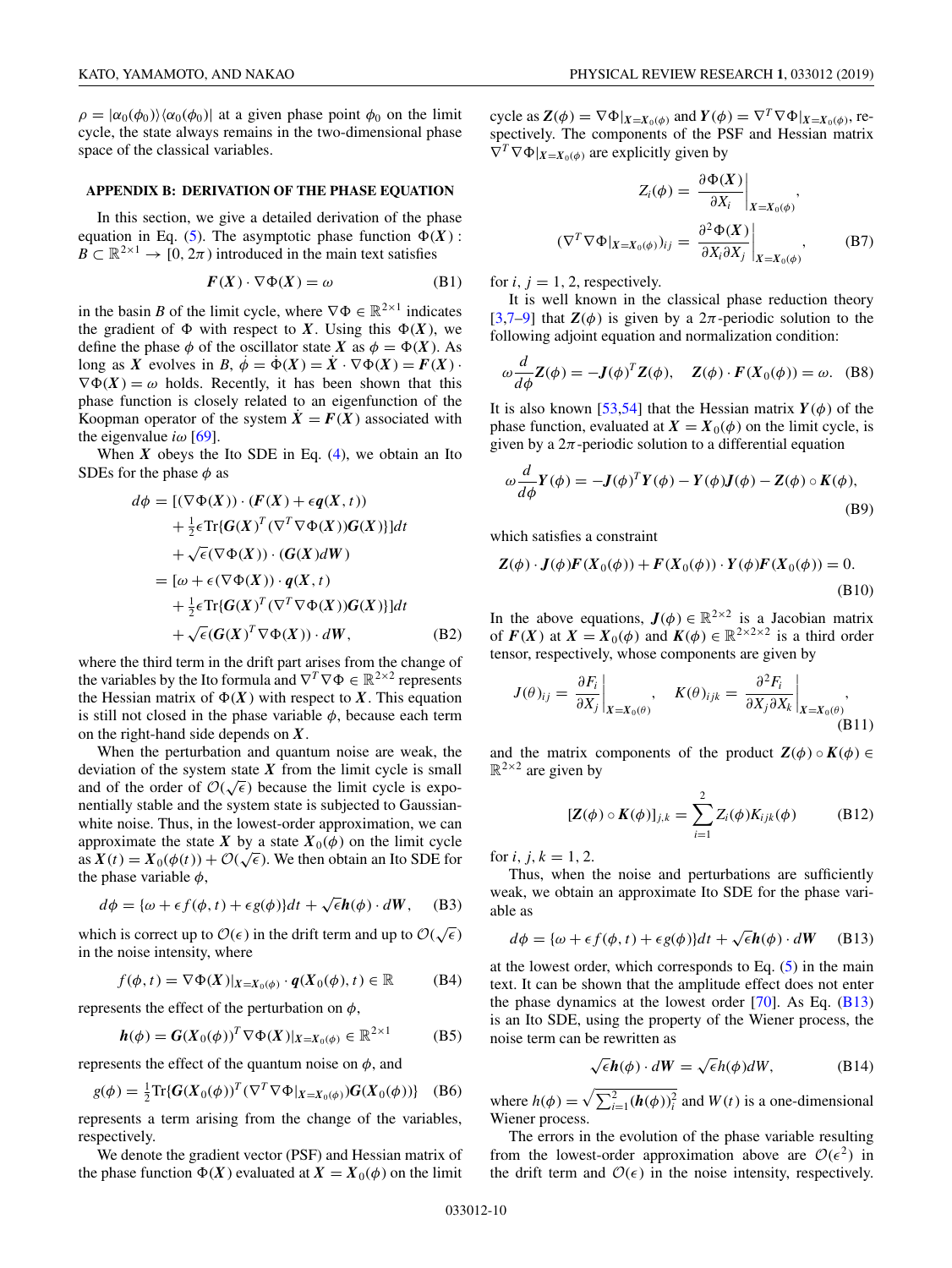<span id="page-10-0"></span>Therefore, the error in the mean of  $\phi$  from the true value grows with time as  $\mathcal{O}(\epsilon^2 t)$ , and the error in the variance of  $\phi$  grows as  $\mathcal{O}(\epsilon^2 t)$ . Thus, these errors in the phase dynamics remain  $\mathcal{O}(\epsilon)$  up to  $t = \mathcal{O}(1/\epsilon)$ .

## **APPENDIX C: AVERAGED PHASE EQUATION**

In this section, we derive the averaged phase equation, Eq. [\(9\)](#page-3-0), by using the near-identity transform. Although Eq. [\(5\)](#page-2-0) is a correct phase equation for the phase  $\phi$  in the lowest-order approximation, it has an additional function  $g(\phi)$  in the drift term, which adds tiny periodic fluctuations to the deterministic part. By further introducing a new phase  $\psi$  that is only slightly different from  $\phi$ , we can eliminate this term and obtain a simpler SDE,

$$
d\psi = {\tilde{\omega} + \epsilon f(\psi, t)}dt + \sqrt{\epsilon}h(\psi)dW, \qquad (C1)
$$

where  $f(\psi, t) = \mathbf{Z}(\psi) \cdot \mathbf{q}(\psi, t)$ ,  $W(t)$  is a one-dimensional Wiener process, and  $h(\psi)$  is a  $2\pi$ -periodic function of  $\psi$ . Here, the new phase  $\psi$  is defined from  $\phi$  by a near-identity transform as  $\phi = \psi + \epsilon n(\psi)$ , where  $n(\psi)$  is a  $2\pi$ -periodic function with  $n(0) = 0$ . Using this transformation, the additional term  $g(\phi)$  in Eq. [\(5\)](#page-2-0) can be renormalized into the frequency term as

$$
\tilde{\omega} = \omega + \frac{\epsilon}{2\pi} \int_0^{2\pi} g(\psi') d\psi', \qquad (C2)
$$

where  $\tilde{\omega}$  is the effective frequency of the system. As  $\epsilon$  is assumed to be sufficiently small, the transformation between the two variables  $\phi$  and  $\psi$  is invertible. Thus the qualitative properties of the dynamics predicted by the two-phase equations, such as whether synchronization occurs or not, are invariant. In the classical phase-reduction theory, the  $\mathcal{O}(\epsilon)$ difference between the phase variables due to the near-identity transformation or averaging is often neglected and both phases are considered to be the same. Below, we derive the simplified phase equation in Eq.  $(C1)$  from the original phase equation, Eq.  $(5)$  or  $(B13)$ , by using the near-identity transform [\[71\]](#page-14-0).

In Eq. [\(B13\)](#page-9-0), the function  $g(\phi)$  contains the Hessian matrix  $Y(\phi)$  of  $\Phi(X)$  on the limit cycle, which is typically not included in the phase equation for classical limit-cycle oscillators and gives a tiny but complex periodic contribution to the phase dynamics. To eliminate this term, we renormalize it into the frequency term. For this purpose, we consider a near-identity transform from the original phase  $\phi$  to a new phase  $\psi$ ,

$$
\phi = \psi + \epsilon n(\psi),\tag{C3}
$$

where the transformation function  $n(\psi)$  is a smooth  $2\pi$ periodic function of  $\psi$  satisfying  $n(0) = 0$ , and assume that  $\psi$  obeys an Ito SDE of the form

$$
d\psi = {\omega + \epsilon \Omega + \epsilon f(\psi, t)}dt + \sqrt{\epsilon}h(\psi)dW
$$
 (C4)

in the lowest-order approximation, which does not contain a term corresponding to  $g(\phi)$  but has a small shift  $\epsilon \Omega$  in the frequency. From this SDE, we obtain an Ito SDE for  $\phi$  by using the Ito formula as

$$
d\phi = \left[\frac{\partial\phi}{\partial\psi}\{\omega + \epsilon\Omega + \epsilon f(\psi, t)\} + \frac{1}{2}\epsilon h(\psi)^2 \frac{\partial^2\phi}{\partial\psi^2}\right]dt
$$

$$
+ \sqrt{\epsilon} \frac{\partial\phi}{\partial\psi}h(\psi)dW
$$

$$
= \left[ (1 + \epsilon n'(\psi))\{\omega + \epsilon \Omega + \epsilon f(\psi, t)\}\n+ \frac{1}{2} \epsilon h(\psi)^2 (\epsilon n''(\psi)) \right] dt + \sqrt{\epsilon} (1 + \epsilon n'(\psi)) h(\psi) dW
$$
\n
$$
\approx [\omega + \epsilon f(\psi, t) + \epsilon \Omega + \epsilon \omega n'(\psi)] dt + \sqrt{\epsilon} h(\psi) dW,
$$
\n(C5)

where we omitted the tiny terms of  $O(\epsilon^2)$  in the drift term and  $\mathcal{O}(\epsilon^{3/2})$  in the noise intensity. The replacement of  $\phi$  by  $\psi$  in the functions f and h also results in errors of  $\mathcal{O}(\epsilon^2)$ and  $\mathcal{O}(\epsilon^{3/2})$  in the drift term and noise intensity, respectively, which can also be neglected.

The above equation coincides with the original Eq. [\(B13\)](#page-9-0) if  $n(\psi)$  satisfies

$$
\Omega + \omega n'(\psi) = g(\phi). \tag{C6}
$$

As  $g(\phi) = g(\psi) + \mathcal{O}(\epsilon)$ , the equation for  $n(\psi)$  is obtained at the lowest order as

$$
\frac{d}{d\psi}n(\psi) = g(\psi) - \Omega,
$$
\n(C7)

which gives

$$
n(\psi) = \int_0^{\psi} d\psi'[g(\psi') - \Omega], \qquad (C8)
$$

where  $n(0) = 0$  is used. Moreover, as  $n(\psi)$  is  $2\pi$ -periodic,  $n(2\pi) = n(0) = 0$  should hold, which determines the frequency shift  $\Omega$  as

$$
\epsilon \Omega = \frac{\epsilon}{2\pi} \int_0^{2\pi} d\psi' g(\psi'). \tag{C9}
$$

Thus, by introducing the near-identity transform, we obtain an averaged phase equation

$$
d\psi = {\tilde{\omega} + \epsilon f(\psi, t)}dt + \sqrt{\epsilon}h(\psi)dW,
$$
 (C10)

where  $\tilde{\omega} = \omega + \epsilon \Omega$  is a renormalized, effective frequency. This corresponds to Eq.  $(C1)$ . The orders of errors caused by the above near-identity transformation are  $\mathcal{O}(\epsilon^2)$  in the drift term and  $\mathcal{O}(\epsilon^{3/2})$  in the noise intensity. Therefore, the phase equations in Eq.  $(B13)$  and  $(C10)$  are equally correct in the lowest-order approximation and valid up to  $t = \mathcal{O}(1/\epsilon)$ .

The frequency shift  $\epsilon \Omega$  can be evaluated by numerically calculating the Hessian matrix of  $\Phi(X)$  in  $g(\psi)$  and integrating Eq. (C9), or alternatively by measuring  $\tilde{\omega}$  by numerically evolving the SDE in Eq. [\(3\)](#page-2-0) or Eq. [\(4\)](#page-2-0) without perturbations. In the examples used in the main text, the frequency shift  $\epsilon \Omega$ is zero in the case of Eq. [\(18\)](#page-4-0) with the symmetric limit cycle with weak squeezing, and takes a tiny value in the case with strong squeezing. In other applications, for example, in the analysis of coupled identical limit-cycle oscillators without external forcing, the precise value of  $\tilde{\omega}$  may not be required (only the frequency difference matters). In such cases, one may simply assume  $\tilde{\omega} \approx \omega$  and avoid the calculation of  $\epsilon \Omega$ .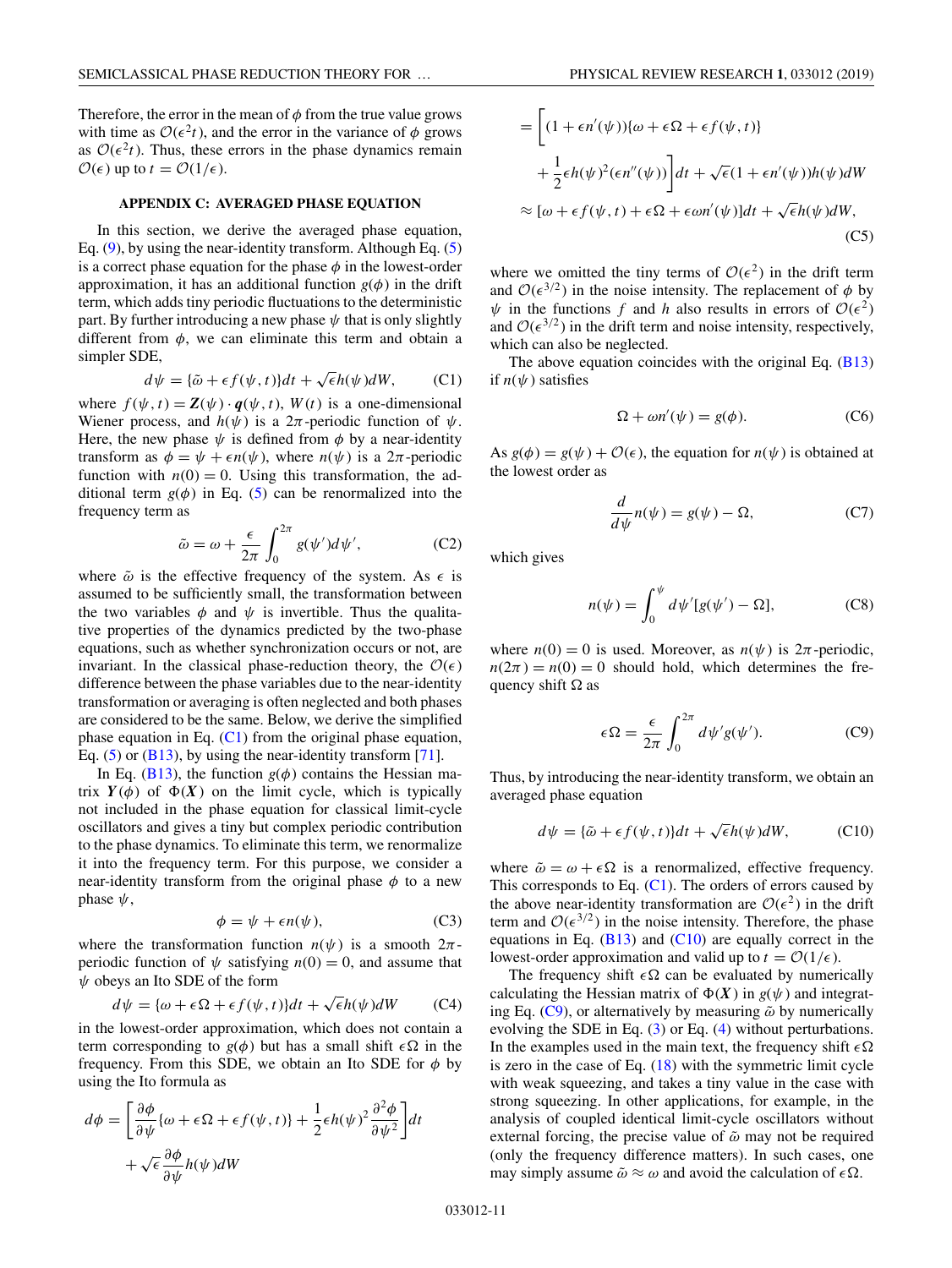# <span id="page-11-0"></span>**APPENDIX D: PHASE-SPACE REPRESENTATION OF A QUANTUM vdP OSCILLATOR WITH HARMONIC DRIVING AND SQUEEZING**

#### **1. Weak squeezing**

Here, we derive a phase equation for a quantum vdP oscillator with harmonic driving and squeezing. In the case of weak squeezing with  $\delta = \epsilon$ , the rescaled system Hamiltonian and the perturbation Hamiltonian are given by

$$
H = -\Delta' a'^\dagger a', \quad \epsilon \tilde{H} = \epsilon \{ iE'(a'-a'^\dagger) + i\eta'(a'^2 e^{-i\theta} - a'^{\dagger 2} e^{i\theta}) \},
$$
\n(D1)

respectively, where the squeezing term is included in the perturbation. The functions  $A(\alpha')$ ,  $\epsilon A'(\alpha')$ , and  $\epsilon D(\alpha')$  in the quantum FPE are calculated as

$$
A(\alpha') = \begin{pmatrix} \left(\frac{1}{2} + i\Delta'\right)\alpha' - \gamma_2'\alpha'^*\alpha'^2\\ \left(\frac{1}{2} - i\Delta'\right)\alpha'^* - \gamma_2'\alpha'\alpha'^*\alpha^2 \end{pmatrix},
$$

$$
\epsilon A'(\alpha') = \epsilon \begin{pmatrix} -E' - 2\eta' e^{i\theta}\alpha'^*\\ -E' - 2\eta' e^{-i\theta}\alpha' \end{pmatrix},
$$
(D2)

and

$$
\epsilon \mathbf{D}(\alpha') = \epsilon \begin{pmatrix} -\gamma'_2 \alpha'^2 & 1\\ 1 & -\gamma'_2 \alpha'^{*2} \end{pmatrix},
$$
 (D3)

where the tiny terms of  $\mathcal{O}(\epsilon^2)$  in  $\epsilon \mathbf{D}(\alpha')$  are dropped. The explicit form of  $\beta(\alpha')$  given by Eq. [\(A9\)](#page-8-0) can be obtained from Eq.  $(D3)$  as

$$
\beta(\alpha') = \begin{pmatrix} i\sqrt{\frac{1+\gamma'_2 R'^2}{2}} e^{i\delta'} & \sqrt{\frac{1-\gamma'_2 R'^2}{2}} e^{i\delta'} \\ -i\sqrt{\frac{1+\gamma'_2 R'^2}{2}} e^{-i\delta'} & \sqrt{\frac{1-\gamma'_2 R'^2}{2}} e^{-i\delta'} \end{pmatrix},
$$
 (D4)

where the modulus  $R'$  and argument  $\delta'$  of  $\alpha'$  is introduced as  $\alpha' = R'e^{i\delta'}$ . In the real-valued representation with  $X =$  $(x', p')^T = (\text{Re }\alpha', \text{Im }\alpha')^T$ , the functions  $F(X)$ ,  $\epsilon q(X)$ , and  $\sqrt{\epsilon}$ **G**(**X**) are given by

$$
F(X) = \begin{pmatrix} \frac{1}{2}x' - \Delta' p' - \gamma_2' x' (x'^2 + p'^2) \\ \frac{1}{2}p' + \Delta' x' - \gamma_2' p' (x'^2 + p'^2) \end{pmatrix},
$$
  
\n
$$
\epsilon q(X) = \epsilon \begin{pmatrix} -E' - 2\eta' (x' \cos \theta + p' \sin \theta) \\ 2\eta' (p' \cos \theta - x' \sin \theta) \end{pmatrix},
$$
 (D5)

and

$$
\sqrt{\epsilon} \mathbf{G}(X) = \sqrt{\epsilon} \begin{pmatrix} -\sqrt{\frac{1+\gamma_2'R'^2}{2}} \sin \delta' & \sqrt{\frac{1-\gamma_2'R'^2}{2}} \cos \delta' \\ \sqrt{\frac{1+\gamma_2'R'^2}{2}} \cos \delta' & \sqrt{\frac{1-\gamma_2'R'^2}{2}} \sin \delta' \end{pmatrix}, \quad (D6)
$$

respectively.

As discussed in the main text, the deterministic part of this equation,  $\dot{X} = F(X)$ , is a normal form of the supercritical Hopf bifurcation, also known as the Stuart-Landau oscillator, and it is analytically solvable. The limit cycle of this system in the classical limit can be obtained as  $X_0(\phi) = \sqrt{\frac{1}{2\gamma_2'}}(\cos \phi, \sin \phi)^T$  with  $\phi = \omega t$ , or  $\alpha'_0(\phi) =$ <br> $\sqrt{\frac{1}{2\gamma_2'}}(e^{i\phi}, e^{-i\phi})^T$  in the complex-valued representation, where  $\frac{1}{2\gamma'_2} (e^{i\phi}, e^{-i\phi})^T$  in the complex-valued representation, where the natural frequency is given by  $\omega = \Delta'$ , and the frequency shift  $\epsilon \Omega$  vanishes. From Eq. (D3), the eigenvalues of matrix  $D(\alpha)$  can be calculated as

$$
\lambda_{\pm}(X) = \frac{1}{2} \{ R_{12}(\alpha') \pm R_{11}(\alpha') \} = \frac{1}{2} (1 \pm \gamma_2' |\alpha'|^2). \quad (D7)
$$

By plugging the limit-cycle solution  $X_0(\phi)$  into this equation, it can be seen that  $\lambda_-(X_0(\phi)) = \frac{1}{4} > 0$  is satisfied for any  $\phi$ on the limit cycle and the diffusion matrix is always positive semidefinite along the limit cycle, because the magnitudes of the squeezing and nonlinear damping, which can cause negative diffusion, are assumed to be sufficiently small.

### **2. Strong squeezing**

In the case of strong squeezing with  $\delta = 1$ , the rescaled system Hamiltonian and the perturbation Hamiltonian are given by

$$
H = -\Delta' a'^\dagger a' + i\eta' (a'^2 e^{-i\theta} - a'^{\dagger 2} e^{i\theta}), \quad \epsilon \tilde{H} = i\epsilon E'(a' - a'^\dagger),
$$
\n(D8)

respectively, where the squeezing term is included in the system Hamiltonian. The functions  $A(\alpha')$ ,  $A'(\alpha')$ , and  $D(\alpha')$ in the phase-space representation are given by

$$
A(\alpha') = \begin{pmatrix} \left(\frac{1}{2} + i\Delta'\right)\alpha' - \gamma_2'\alpha'^*\alpha'^2 - 2\eta'e^{i\theta}\alpha'^*\\ \left(\frac{1}{2} - i\Delta'\right)\alpha'^* - \gamma_2'\alpha'\alpha'^*^2 - 2\eta'e^{-i\theta}\alpha' \end{pmatrix},
$$
  
\n
$$
\epsilon A'(\alpha') = \epsilon \begin{pmatrix} -E'\\ -E' \end{pmatrix},
$$
 (D9)

and

$$
\epsilon \mathbf{D}(\alpha') = \epsilon \begin{pmatrix} -( \gamma_2' \alpha'^2 + 2 \eta' e^{i\theta}) & 1 \\ 1 & -( \gamma_2' \alpha'^{*2} + 2 \eta' e^{-i\theta}) \end{pmatrix} . \tag{D10}
$$

The explicit form of  $\beta(\alpha')$  in this case is given by

$$
\beta(\alpha') = \begin{pmatrix} \sqrt{\frac{(1+R_2')}{2}} e^{i\chi_2'/2} & -i\sqrt{\frac{(1-R_2')}{2}} e^{i\chi_2'/2} \\ \sqrt{\frac{(1+R_2')}{2}} e^{-i\chi_2'/2} & i\sqrt{\frac{(1-R_2')}{2}} e^{-i\chi_2'/2} \end{pmatrix}, \quad (D11)
$$

where  $R'_2e^{i\chi'_2} = -(\gamma'_2\alpha'^2 + 2\eta'e^{i\theta})$ . In the real-valued representation with  $X = (x', p')^T = (\text{Re }\alpha', \text{Im }\alpha')^T$ , the functions *F*(*X*), *eq*(*X*), and  $\sqrt{\epsilon}$ *G*(*X*) are given by

$$
F(X) = \begin{pmatrix} \frac{1}{2}x' - \Delta' p' - \gamma_2' x' (x^2 + p^2) - 2\eta' (x' \cos \theta + p' \sin \theta) \\ \frac{1}{2}p' + \Delta' x' - \gamma_2' p' (x^2 + p^2) + 2\eta' (p' \cos \theta - x' \sin \theta) \end{pmatrix}, \quad \epsilon q(X) = \epsilon \begin{pmatrix} -E' \\ 0 \end{pmatrix},
$$
 (D12)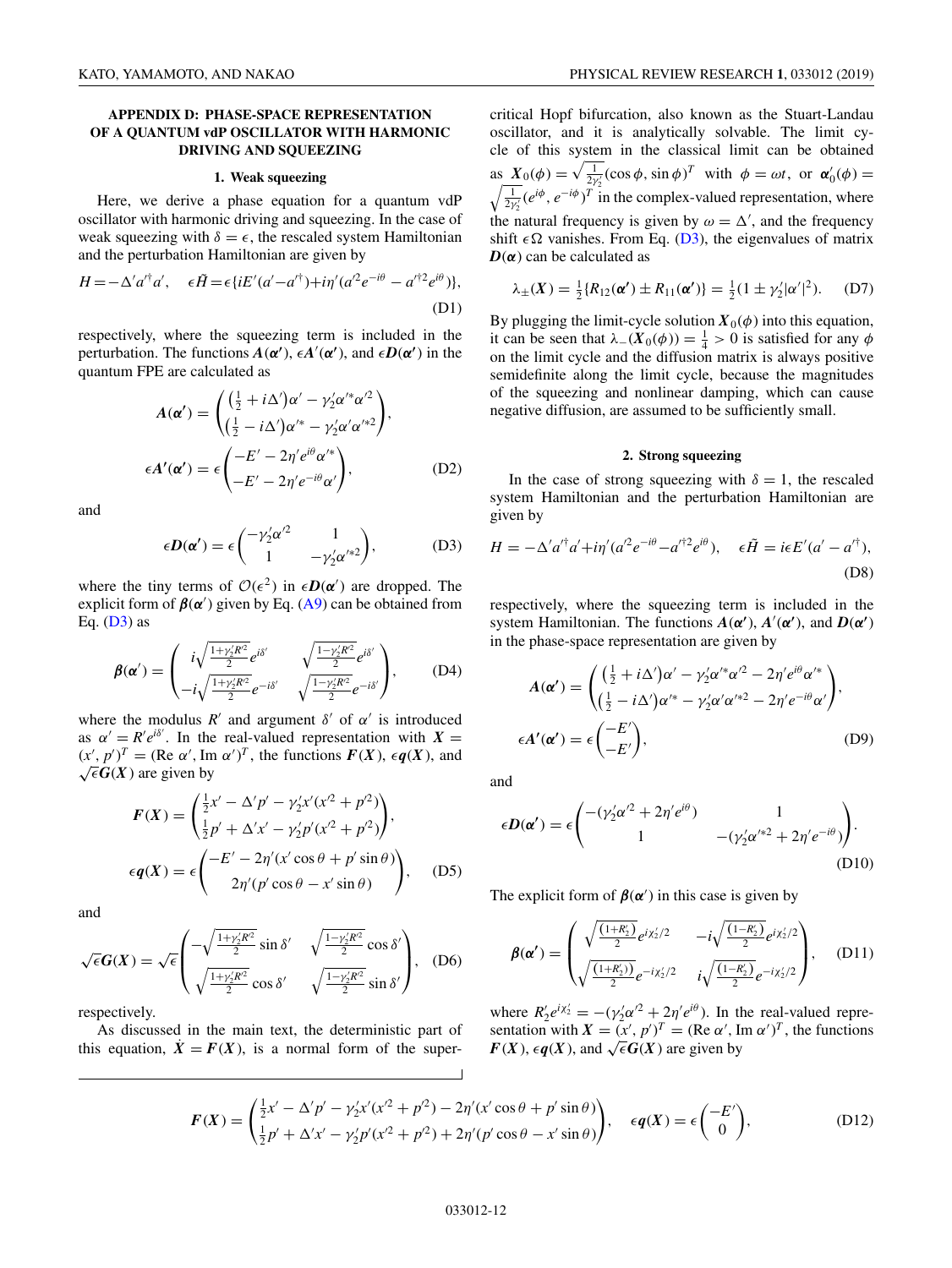<span id="page-12-0"></span>and

$$
G(X) = \begin{pmatrix} \sqrt{\frac{(1+R'_2)}{2}} \cos \frac{x'_2}{2} & \sqrt{\frac{(1-R'_2)}{2}} \sin \frac{x'_2}{2} \\ \sqrt{\frac{(1+R'_2)}{2}} \sin \frac{x'_2}{2} & -\sqrt{\frac{(1-R'_2)}{2}} \cos \frac{x'_2}{2} \end{pmatrix}, \quad (D13)
$$

respectively.

The deterministic part  $F(X)$  gives an asymmetric limit cycle when  $\eta > 0$ , which is difficult to solve analytically. However, we can still obtain the limit cycle  $X_0(\phi)$ 

- [1] A. T. Winfree, *The Geometry of Biological Time* (Springer, New York, 2001).
- [2] Y. Kuramoto, *Chemical Oscillations, Waves, and Turbulence* (Springer, Berlin, 1984).
- [3] G. B. Ermentrout and D. H. Terman, *Mathematical Foundations of Neuroscience* (Springer, New York, 2010).
- [4] A. Pikovsky, M. Rosenblum, and J. Kurths, *Synchronization: A Universal Concept in Nonlinear Sciences* (Cambridge University Press, Cambridge, 2001).
- [5] L. Glass and M. C. Mackey, *From Clocks to Chaos: The Rhythms of Life* (Princeton University Press, Princeton, NJ, 1988).
- [6] S. Strogatz, *Nonlinear Dynamics and Chaos* (Westview Press, Cambridge, MA, 1994).
- [7] H. Nakao, Phase reduction approach to synchronisation of nonlinear oscillators, [Contemp. Phys.](https://doi.org/10.1080/00107514.2015.1094987) **[57](https://doi.org/10.1080/00107514.2015.1094987)**, [188](https://doi.org/10.1080/00107514.2015.1094987) [\(2016\)](https://doi.org/10.1080/00107514.2015.1094987).
- [8] B. Ermentrout, Type I membranes, phase resetting curves, and synchrony, [Neural Comput.](https://doi.org/10.1162/neco.1996.8.5.979) **[8](https://doi.org/10.1162/neco.1996.8.5.979)**, [979](https://doi.org/10.1162/neco.1996.8.5.979) [\(1996\)](https://doi.org/10.1162/neco.1996.8.5.979).
- [9] E. Brown, J. Moehlis, and P. Holmes, On the phase reduction and response dynamics of neural oscillator populations, [Neural Comput.](https://doi.org/10.1162/089976604322860668) **[16](https://doi.org/10.1162/089976604322860668)**, [673](https://doi.org/10.1162/089976604322860668) [\(2004\)](https://doi.org/10.1162/089976604322860668).
- [10] K. Kotani, I. Yamaguchi, Y. Ogawa, Y. Jimbo, H. Nakao, and G. B. Ermentrout, Adjoint Method Provides Phase Response Functions for Delay-Induced Oscillations, [Phys. Rev. Lett.](https://doi.org/10.1103/PhysRevLett.109.044101) **[109](https://doi.org/10.1103/PhysRevLett.109.044101)**, [044101](https://doi.org/10.1103/PhysRevLett.109.044101) [\(2012\)](https://doi.org/10.1103/PhysRevLett.109.044101).
- [11] V. Novičenko and K. Pyragas, Phase reduction of weakly perturbed limit cycle oscillations in time-delay systems, [Physica D](https://doi.org/10.1016/j.physd.2012.03.001) **[241](https://doi.org/10.1016/j.physd.2012.03.001)**, [1090](https://doi.org/10.1016/j.physd.2012.03.001) [\(2012\)](https://doi.org/10.1016/j.physd.2012.03.001).
- [12] S. Shirasaka, W. Kurebayashi, and H. Nakao, Phase reduction theory for hybrid nonlinear oscillators, [Phys. Rev. E](https://doi.org/10.1103/PhysRevE.95.012212) **[95](https://doi.org/10.1103/PhysRevE.95.012212)**, [012212](https://doi.org/10.1103/PhysRevE.95.012212) [\(2017\)](https://doi.org/10.1103/PhysRevE.95.012212).
- [13] H. Nakao, S. Yasui, M. Ota, K. Arai, and Y. Kawamura, Phase reduction and synchronization of a network of coupled dynamical elements exhibiting collective oscillations, [Chaos](https://doi.org/10.1063/1.5009669) **[28](https://doi.org/10.1063/1.5009669)**, [045103](https://doi.org/10.1063/1.5009669) [\(2018\)](https://doi.org/10.1063/1.5009669).
- [14] Y. Kawamura and H. Nakao, Collective phase description of oscillatory convection, [Chaos](https://doi.org/10.1063/1.4837775) **[23](https://doi.org/10.1063/1.4837775)**, [043129](https://doi.org/10.1063/1.4837775) [\(2013\)](https://doi.org/10.1063/1.4837775).
- [15] H. Nakao, T. Yanagita, and Y. Kawamura, Phase-Reduction Approach to Synchronization of Spatiotemporal Rhythms in Reaction-Diffusion Systems, [Phys. Rev. X](https://doi.org/10.1103/PhysRevX.4.021032) **[4](https://doi.org/10.1103/PhysRevX.4.021032)**, [021032](https://doi.org/10.1103/PhysRevX.4.021032) [\(2014\)](https://doi.org/10.1103/PhysRevX.4.021032).
- [16] S. Shim, M. Imboden, and P. Mohanty, Synchronized oscillation in coupled nanomechanical oscillators, [Science](https://doi.org/10.1126/science.1137307) **[316](https://doi.org/10.1126/science.1137307)**, [95](https://doi.org/10.1126/science.1137307) [\(2007\)](https://doi.org/10.1126/science.1137307).
- [17] M. Zhang, G. S. Wiederhecker, S. Manipatruni, A. Barnard, P. McEuen, and M. Lipson, Synchronization of Micromechanical

numerically and use it to evaluate the PSF  $\mathbf{Z}(\phi)$ , Hessian matrix  $Y(\phi)$ , and the noise intensity  $G(\phi)$ , and use these quantities in the phase equation. The PSF  $\mathbf{Z}(\phi)$  can be numerically calculated by the adjoint method, and the Hessian matrix  $Y(\phi)$  can be calculated by using a shooting-type numerical algorithm.

When the squeezing is too strong, the diffusion matrix can generally be negative definite on the limit cycle. We choose parameter settings where the diffusion matrix is always positive semidefinite along the limit cycle in the main text.

Oscillators Using Light, [Phys. Rev. Lett.](https://doi.org/10.1103/PhysRevLett.109.233906) **[109](https://doi.org/10.1103/PhysRevLett.109.233906)**, [233906](https://doi.org/10.1103/PhysRevLett.109.233906) [\(2012\)](https://doi.org/10.1103/PhysRevLett.109.233906); M. Zhang, S. Shah, J. Cardenas, and M. Lipson, Synchronization and Phase Noise Reduction in Micromechanical Oscillator Arrays Coupled Through Light, *[ibid.](https://doi.org/10.1103/PhysRevLett.115.163902)* **[115](https://doi.org/10.1103/PhysRevLett.115.163902)**, [163902](https://doi.org/10.1103/PhysRevLett.115.163902) [\(2015\)](https://doi.org/10.1103/PhysRevLett.115.163902).

- [18] M. Bagheri, M. Poot, L. Fan, F. Marquardt, and H. X. Tang, Photonic Cavity Synchronization of Nanomechanical Oscillators, [Phys. Rev. Lett.](https://doi.org/10.1103/PhysRevLett.111.213902) **[111](https://doi.org/10.1103/PhysRevLett.111.213902)**, [213902](https://doi.org/10.1103/PhysRevLett.111.213902) [\(2013\)](https://doi.org/10.1103/PhysRevLett.111.213902).
- [19] M. H. Matheny, M. Grau, L. G. Villanueva, R. B. Karabalin, M. C. Cross, and M. L. Roukes, Phase Synchronization of Two Anharmonic Nanomechanical Oscillators, [Phys. Rev. Lett.](https://doi.org/10.1103/PhysRevLett.112.014101) **[112](https://doi.org/10.1103/PhysRevLett.112.014101)**, [014101](https://doi.org/10.1103/PhysRevLett.112.014101) [\(2014\)](https://doi.org/10.1103/PhysRevLett.112.014101).
- [20] M. H. Matheny, J. Emenheiser, W. Fon, A. Chapman, A. Salova, M. Rohden, J. Li, M. H. de Badyn, M. Pósfai, L. Duenas-Osorio *et al.*, Exotic states in a simple network of nanoelectromechanical oscillators, [Science](https://doi.org/10.1126/science.aav7932) **[363](https://doi.org/10.1126/science.aav7932)**, [eaav7932](https://doi.org/10.1126/science.aav7932) [\(2019\)](https://doi.org/10.1126/science.aav7932).
- [21] S. Kaka, M. R. Pufall, W. H. Rippard, T. J. Silva, S. E. Russek, and J. A. Katine, Mutual phase-locking of microwave spin torque nano-oscillators, [Nature \(London\)](https://doi.org/10.1038/nature04035) **[437](https://doi.org/10.1038/nature04035)**, [389](https://doi.org/10.1038/nature04035) [\(2005\)](https://doi.org/10.1038/nature04035).
- [22] J. M. Weiner, K. C. Cox, J. G. Bohnet, and J. K. Thompson, Phase synchronization inside a superradiant laser, [Phys. Rev. A](https://doi.org/10.1103/PhysRevA.95.033808) **[95](https://doi.org/10.1103/PhysRevA.95.033808)**, [033808](https://doi.org/10.1103/PhysRevA.95.033808) [\(2017\)](https://doi.org/10.1103/PhysRevA.95.033808).
- [23] H. Heimonen, L. C. Kwek, R. Kaiser, and G. Labeyrie, Syn[chronization of a self-sustained cold-atom oscillator,](https://doi.org/10.1103/PhysRevA.97.043406) Phys. Rev. A **[97](https://doi.org/10.1103/PhysRevA.97.043406)**, [043406](https://doi.org/10.1103/PhysRevA.97.043406) [\(2018\)](https://doi.org/10.1103/PhysRevA.97.043406).
- [24] M. Ludwig and F. Marquardt, Quantum Many-Body Dynamics in Optomechanical Arrays, [Phys. Rev. Lett.](https://doi.org/10.1103/PhysRevLett.111.073603) **[111](https://doi.org/10.1103/PhysRevLett.111.073603)**, [073603](https://doi.org/10.1103/PhysRevLett.111.073603) [\(2013\)](https://doi.org/10.1103/PhysRevLett.111.073603).
- [25] T. Weiss, A. Kronwald, and F. Marquardt, Noise-induced transitions in optomechanical synchronization, [New J. Phys.](https://doi.org/10.1088/1367-2630/18/1/013043) **[18](https://doi.org/10.1088/1367-2630/18/1/013043)**, [013043](https://doi.org/10.1088/1367-2630/18/1/013043) [\(2016\)](https://doi.org/10.1088/1367-2630/18/1/013043).
- [26] E. Amitai, N. Lörch, A. Nunnenkamp, S. Walter, and C. Bruder, Synchronization of an optomechanical system to an external drive, [Phys. Rev. A](https://doi.org/10.1103/PhysRevA.95.053858) **[95](https://doi.org/10.1103/PhysRevA.95.053858)**, [053858](https://doi.org/10.1103/PhysRevA.95.053858) [\(2017\)](https://doi.org/10.1103/PhysRevA.95.053858).
- [27] M. Xu, D. A. Tieri, E. C. Fine, J. K. Thompson, and M. J. Holland, Synchronization of Two Ensembles of Atoms, [Phys. Rev. Lett.](https://doi.org/10.1103/PhysRevLett.113.154101) **[113](https://doi.org/10.1103/PhysRevLett.113.154101)**, [154101](https://doi.org/10.1103/PhysRevLett.113.154101) [\(2014\)](https://doi.org/10.1103/PhysRevLett.113.154101).
- [28] M. Xu and M. J. Holland, Conditional Ramsey Spectroscopy with Synchronized Atoms, [Phys. Rev. Lett.](https://doi.org/10.1103/PhysRevLett.114.103601) **[114](https://doi.org/10.1103/PhysRevLett.114.103601)**, [103601](https://doi.org/10.1103/PhysRevLett.114.103601) [\(2015\)](https://doi.org/10.1103/PhysRevLett.114.103601).
- [29] T. E. Lee and H. R. Sadeghpour, Quantum Synchronization of [Quantum Van Der Pol Oscillators with Trapped Ions,](https://doi.org/10.1103/PhysRevLett.111.234101) Phys. Rev. Lett. **[111](https://doi.org/10.1103/PhysRevLett.111.234101)**, [234101](https://doi.org/10.1103/PhysRevLett.111.234101) [\(2013\)](https://doi.org/10.1103/PhysRevLett.111.234101).
- [30] T. E. Lee, C.-K. Chan, and S. Wang, Entanglement tongue and [quantum synchronization of disordered oscillators,](https://doi.org/10.1103/PhysRevE.89.022913) Phys. Rev. E **[89](https://doi.org/10.1103/PhysRevE.89.022913)**, [022913](https://doi.org/10.1103/PhysRevE.89.022913) [\(2014\)](https://doi.org/10.1103/PhysRevE.89.022913).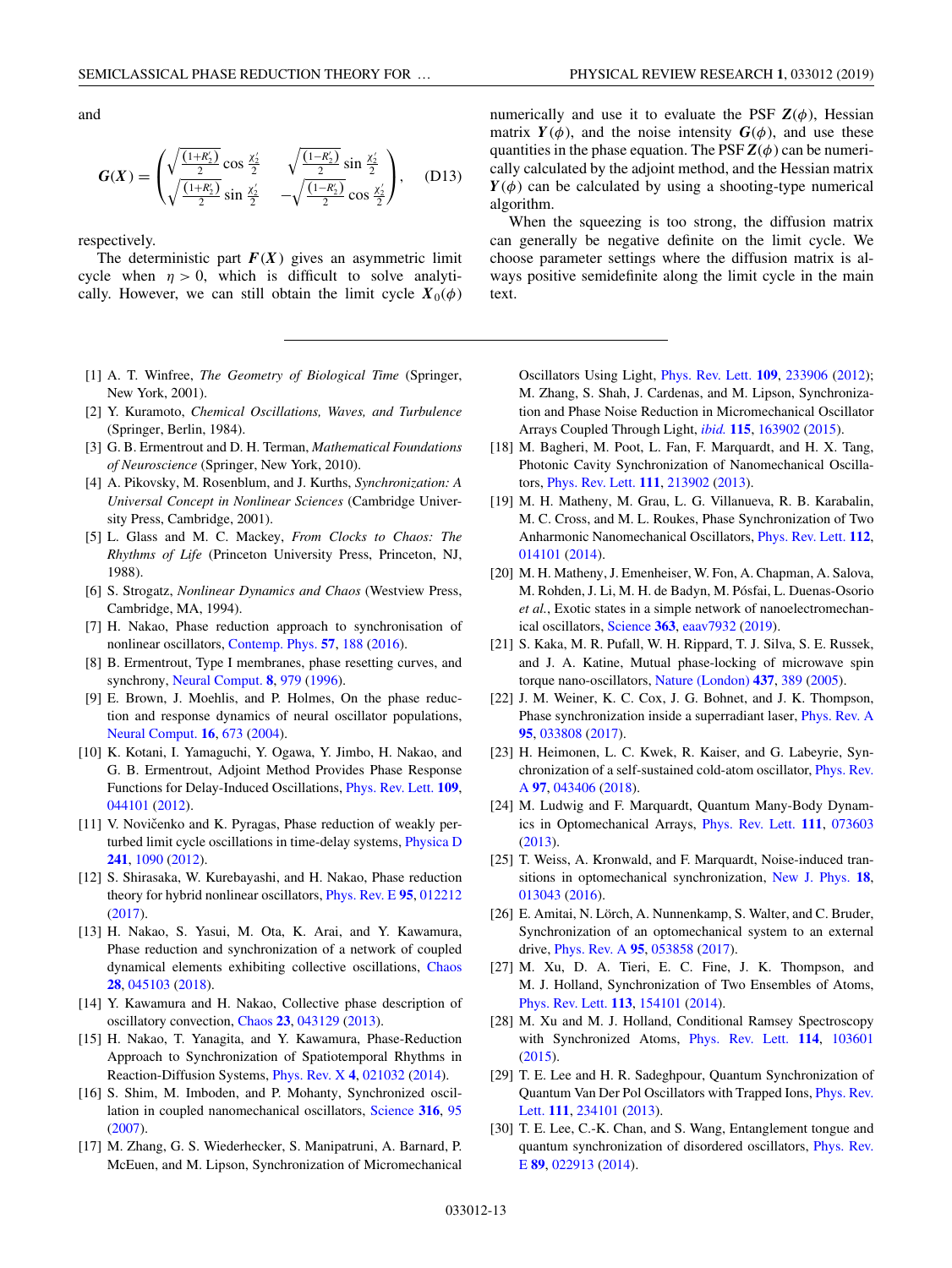- <span id="page-13-0"></span>[31] M. R. Hush, W. Li, S. Genway, I. Lesanovsky, and A. D. Armour, Spin correlations as a probe of quantum synchronization in trapped-ion phonon lasers, [Phys. Rev. A](https://doi.org/10.1103/PhysRevA.91.061401) **[91](https://doi.org/10.1103/PhysRevA.91.061401)**, [061401\(R\)](https://doi.org/10.1103/PhysRevA.91.061401) [\(2015\)](https://doi.org/10.1103/PhysRevA.91.061401).
- [32] A. Roulet and C. Bruder, Synchronizing the Smallest Possible System, [Phys. Rev. Lett.](https://doi.org/10.1103/PhysRevLett.121.053601) **[121](https://doi.org/10.1103/PhysRevLett.121.053601)**, [053601](https://doi.org/10.1103/PhysRevLett.121.053601) [\(2018\)](https://doi.org/10.1103/PhysRevLett.121.053601); Quantum Synchronization and Entanglement Generation, **[121](https://doi.org/10.1103/PhysRevLett.121.063601)**, [063601](https://doi.org/10.1103/PhysRevLett.121.063601) [\(2018\)](https://doi.org/10.1103/PhysRevLett.121.063601); M. Koppenhöfer and A. Roulet, Optimal synchronization deep in the quantum regime: Resource and fundamental limit, [Phys. Rev. A](https://doi.org/10.1103/PhysRevA.99.043804) **[99](https://doi.org/10.1103/PhysRevA.99.043804)**, [043804](https://doi.org/10.1103/PhysRevA.99.043804) [\(2019\)](https://doi.org/10.1103/PhysRevA.99.043804).
- [33] S. E. Nigg, Observing quantum synchronization blockade in circuit quantum electrodynamics, [Phys. Rev. A](https://doi.org/10.1103/PhysRevA.97.013811) **[97](https://doi.org/10.1103/PhysRevA.97.013811)**, [013811](https://doi.org/10.1103/PhysRevA.97.013811) [\(2018\)](https://doi.org/10.1103/PhysRevA.97.013811).
- [34] S. Walter, A. Nunnenkamp, and C. Bruder, Quantum Synchronization of a Driven Self-Sustained Oscillator, [Phys. Rev. Lett.](https://doi.org/10.1103/PhysRevLett.112.094102) **[112](https://doi.org/10.1103/PhysRevLett.112.094102)**, [094102](https://doi.org/10.1103/PhysRevLett.112.094102) [\(2014\)](https://doi.org/10.1103/PhysRevLett.112.094102).
- [35] S. Sonar, M. Hajdušek, M. Mukherjee, R. Fazio, V. Vedral, S. Vinjanampathy, and L.-C. Kwek, Squeezing Enhances Quantum Synchronization, [Phys. Rev. Lett.](https://doi.org/10.1103/PhysRevLett.120.163601) **[120](https://doi.org/10.1103/PhysRevLett.120.163601)**, [163601](https://doi.org/10.1103/PhysRevLett.120.163601) [\(2018\)](https://doi.org/10.1103/PhysRevLett.120.163601).
- [36] S. Walter, A. Nunnenkamp, and C. Bruder, Quantum synchronization of two van der Pol oscillators, [Ann. Phys.](https://doi.org/10.1002/andp.201400144) **[527](https://doi.org/10.1002/andp.201400144)**, [131](https://doi.org/10.1002/andp.201400144) [\(2015\)](https://doi.org/10.1002/andp.201400144).
- [37] N. Lörch, E. Amitai, A. Nunnenkamp, and C. Bruder, Genuine Quantum Signatures in Synchronization of Anharmonic Self-Oscillators, [Phys. Rev. Lett.](https://doi.org/10.1103/PhysRevLett.117.073601) **[117](https://doi.org/10.1103/PhysRevLett.117.073601)**, [073601](https://doi.org/10.1103/PhysRevLett.117.073601) [\(2016\)](https://doi.org/10.1103/PhysRevLett.117.073601).
- [38] K. Ishibashi and R. Kanamoto, Oscillation collapse in coupled quantum van der Pol oscillators, [Phys. Rev. E](https://doi.org/10.1103/PhysRevE.96.052210) **[96](https://doi.org/10.1103/PhysRevE.96.052210)**, [052210](https://doi.org/10.1103/PhysRevE.96.052210) [\(2017\)](https://doi.org/10.1103/PhysRevE.96.052210).
- [39] E. Amitai, M. Koppenhöfer, N. Lörch, and C. Bruder, Quantum effects in amplitude death of coupled anharmonic selfoscillators, [Phys. Rev. E](https://doi.org/10.1103/PhysRevE.97.052203) **[97](https://doi.org/10.1103/PhysRevE.97.052203)**, [052203](https://doi.org/10.1103/PhysRevE.97.052203) [\(2018\)](https://doi.org/10.1103/PhysRevE.97.052203).
- [40] C. Navarrete-Benlloch, T. Weiss, S. Walter, and G. J. de Valcárcel, General Linearized Theory of Quantum Fluctuations Around Arbitrary Limit Cycles, [Phys. Rev. Lett.](https://doi.org/10.1103/PhysRevLett.119.133601) **[119](https://doi.org/10.1103/PhysRevLett.119.133601)**, [133601](https://doi.org/10.1103/PhysRevLett.119.133601) [\(2017\)](https://doi.org/10.1103/PhysRevLett.119.133601).
- [41] T. Weiss, S. Walter, and F. Marquardt, Quantum-coherent phase oscillations in synchronization, [Phys. Rev. A](https://doi.org/10.1103/PhysRevA.95.041802) **[95](https://doi.org/10.1103/PhysRevA.95.041802)**, [041802\(R\)](https://doi.org/10.1103/PhysRevA.95.041802) [\(2017\)](https://doi.org/10.1103/PhysRevA.95.041802).
- [42] A. M. Hriscu and Y. V. Nazarov, Quantum Synchronization of Conjugated Variables in a Superconducting Device Leads to the Fundamental Resistance Quantization, [Phys. Rev. Lett.](https://doi.org/10.1103/PhysRevLett.110.097002) **[110](https://doi.org/10.1103/PhysRevLett.110.097002)**, [097002](https://doi.org/10.1103/PhysRevLett.110.097002) [\(2013\)](https://doi.org/10.1103/PhysRevLett.110.097002).
- [43] R. Hamerly and H. Mabuchi, Optical Devices Based on Limit Cycles and Amplification in Semiconductor Optical Cavities, [Phys. Rev. Appl.](https://doi.org/10.1103/PhysRevApplied.4.024016) **[4](https://doi.org/10.1103/PhysRevApplied.4.024016)**, [024016](https://doi.org/10.1103/PhysRevApplied.4.024016) [\(2015\)](https://doi.org/10.1103/PhysRevApplied.4.024016).
- [44] T. E. Lee and M. C. Cross, Quantum-classical transition of correlations of two coupled cavities, [Phys. Rev. A](https://doi.org/10.1103/PhysRevA.88.013834) **[88](https://doi.org/10.1103/PhysRevA.88.013834)**, [013834](https://doi.org/10.1103/PhysRevA.88.013834) [\(2013\)](https://doi.org/10.1103/PhysRevA.88.013834).
- [45] A. Mari, A. Farace, N. Didier, V. Giovannetti, and R. Fazio, Measures of Quantum Synchronization in Continuous Variable Systems, [Phys. Rev. Lett.](https://doi.org/10.1103/PhysRevLett.111.103605) **[111](https://doi.org/10.1103/PhysRevLett.111.103605)**, [103605](https://doi.org/10.1103/PhysRevLett.111.103605) [\(2013\)](https://doi.org/10.1103/PhysRevLett.111.103605).
- [46] V. Ameri, M. Eghbali-Arani, A. Mari, A. Farace, F. Kheirandish, V. Giovannetti, and R. Fazio, Mutual information [as an order parameter for quantum synchronization,](https://doi.org/10.1103/PhysRevA.91.012301) Phys. Rev. A **[91](https://doi.org/10.1103/PhysRevA.91.012301)**, [012301](https://doi.org/10.1103/PhysRevA.91.012301) [\(2015\)](https://doi.org/10.1103/PhysRevA.91.012301).
- [47] D. Witthaut, S. Wimberger, R. Burioni, and M. Timme, Classical synchronization indicates persistent entanglement in isolated quantum systems, [Nat. Commun.](https://doi.org/10.1038/ncomms14829) **[8](https://doi.org/10.1038/ncomms14829)**, [14829](https://doi.org/10.1038/ncomms14829) [\(2017\)](https://doi.org/10.1038/ncomms14829).
- [48] C. Davis-Tilley, C. Teoh, and A. Armour, Dynamics of manybody quantum synchronisation, [New J. Phys.](https://doi.org/10.1088/1367-2630/aae947) **[20](https://doi.org/10.1088/1367-2630/aae947)**, [113002](https://doi.org/10.1088/1367-2630/aae947) [\(2018\)](https://doi.org/10.1088/1367-2630/aae947).
- [49] N. Lörch, S. E. Nigg, A. Nunnenkamp, R. P. Tiwari, and C. Bruder, Quantum Synchronization Blockade: Energy Quantization Hinders Synchronization of Identical Oscillators, [Phys. Rev. Lett.](https://doi.org/10.1103/PhysRevLett.118.243602) **[118](https://doi.org/10.1103/PhysRevLett.118.243602)**, [243602](https://doi.org/10.1103/PhysRevLett.118.243602) [\(2017\)](https://doi.org/10.1103/PhysRevLett.118.243602).
- [50] I. H. de Mendoza, L. A. Pachón, J. Gómez-Gardenes, and D. Zueco, Synchronization in a semiclassical kuramoto model, [Phys. Rev. E](https://doi.org/10.1103/PhysRevE.90.052904) **[90](https://doi.org/10.1103/PhysRevE.90.052904)**, [052904](https://doi.org/10.1103/PhysRevE.90.052904) [\(2014\)](https://doi.org/10.1103/PhysRevE.90.052904).
- [51] H. J. Carmichael, *Statistical Methods in Quantum Optics 1, 2* (Springer, Berlin, 2007).
- [52] C. W. Gardiner and H. Haken, *Quantum Noise* (Springer, Berlin, 1991).
- [53] Ö. Suvak and A. Demir, Quadratic approximations for the isochrons of oscillators: A general theory, advanced nu[merical methods, and accurate phase computations,](https://doi.org/10.1109/TCAD.2010.2049056) IEEE Trans. Comput.-Aided Des. Integr. Circuits Syst. **[29](https://doi.org/10.1109/TCAD.2010.2049056)**, [1215](https://doi.org/10.1109/TCAD.2010.2049056) [\(2010\)](https://doi.org/10.1109/TCAD.2010.2049056).
- [54] D. Takeshita and R. Feres, Higher order approximation of isochrons, [Nonlinearity](https://doi.org/10.1088/0951-7715/23/6/004) **[23](https://doi.org/10.1088/0951-7715/23/6/004)**, [1303](https://doi.org/10.1088/0951-7715/23/6/004) [\(2010\)](https://doi.org/10.1088/0951-7715/23/6/004).
- [55] M. A. Nielsen and I. L. Chuang, *Quantum Computation and Quantum Information* (Cambridge University Press, Cambridge, 2000).
- [56] J. Johansson, P. Nation, and F. Nori, QuTiP: An open-source python framework for the dynamics of open quantum systems, [Comput. Phys. Commun.](https://doi.org/10.1016/j.cpc.2012.02.021) **[183](https://doi.org/10.1016/j.cpc.2012.02.021)**, [1760](https://doi.org/10.1016/j.cpc.2012.02.021) [\(2012\)](https://doi.org/10.1016/j.cpc.2012.02.021); QuTiP 2: A python framework for the dynamics of open quantum systems, **[184](https://doi.org/10.1016/j.cpc.2012.11.019)**, [1234](https://doi.org/10.1016/j.cpc.2012.11.019) [\(2013\)](https://doi.org/10.1016/j.cpc.2012.11.019).
- [57] See Supplemental Material at http://link.aps.org/supplemental/ [10.1103/PhysRevResearch.1.033012](http://link.aps.org/supplemental/10.1103/PhysRevResearch.1.033012) for video for the continuous evolution of Figs.  $5(b)$ – $5(e)$ .
- [58] T. Harada, H.-A. Tanaka, M. J. Hankins, and I. Z. Kiss, Optimal Waveform for the Entrainment of a Weakly Forced Oscillator, [Phys. Rev. Lett.](https://doi.org/10.1103/PhysRevLett.105.088301) **[105](https://doi.org/10.1103/PhysRevLett.105.088301)**, [088301](https://doi.org/10.1103/PhysRevLett.105.088301) [\(2010\)](https://doi.org/10.1103/PhysRevLett.105.088301).
- [59] A. Zlotnik and J.-S. Li, Optimal entrainment of neural oscillator ensembles, [J. Neural Eng.](https://doi.org/10.1088/1741-2560/9/4/046015) **[9](https://doi.org/10.1088/1741-2560/9/4/046015)**, [046015](https://doi.org/10.1088/1741-2560/9/4/046015) [\(2012\)](https://doi.org/10.1088/1741-2560/9/4/046015).
- [60] A. Zlotnik, Y. Chen, I. Z. Kiss, H.-A. Tanaka, and J.-S. Li, Optimal Waveform for Fast Entrainment of Weakly Forced Nonlinear Oscillators, [Phys. Rev. Lett.](https://doi.org/10.1103/PhysRevLett.111.024102) **[111](https://doi.org/10.1103/PhysRevLett.111.024102)**, [024102](https://doi.org/10.1103/PhysRevLett.111.024102) [\(2013\)](https://doi.org/10.1103/PhysRevLett.111.024102).
- [61] A. Pikovsky, Maximizing Coherence of Oscillations by External Locking, [Phys. Rev. Lett.](https://doi.org/10.1103/PhysRevLett.115.070602) **[115](https://doi.org/10.1103/PhysRevLett.115.070602)**, [070602](https://doi.org/10.1103/PhysRevLett.115.070602) [\(2015\)](https://doi.org/10.1103/PhysRevLett.115.070602).
- [62] N. Watanabe, Y. Kato, S. Shirasaka, and H. Nakao, Optimization of linear and nonlinear interaction schemes for stable synchronization of weakly coupled limit-cycle oscillators, Phys. Rev. E (to be published), [arXiv:1901.02721.](http://arxiv.org/abs/arXiv:1901.02721)
- [63] B. Monga, G. Froyland, and J. Moehlis, Synchronizing and desynchronizing neural populations through phase distribution control, in *2018 Annual American Control Conference (ACC)* (IEEE, Milwaukee, WI, 2018), pp. 2808–2813.
- [64] W. M. Macek and D. Davis Jr, Rotation rate sensing with traveling-wave ring lasers, [Appl. Phys. Lett.](https://doi.org/10.1063/1.1753778) **[2](https://doi.org/10.1063/1.1753778)**, [67](https://doi.org/10.1063/1.1753778) [\(1963\)](https://doi.org/10.1063/1.1753778).
- [65] J. D. Cresser, W. H. Louisell, P. Meystre, W. Schleich, and M. O. Scully, Quantum noise in ring-laser gyros. I. theoretical formulation of problem, [Phys. Rev. A](https://doi.org/10.1103/PhysRevA.25.2214) **[25](https://doi.org/10.1103/PhysRevA.25.2214)**, [2214](https://doi.org/10.1103/PhysRevA.25.2214) [\(1982\)](https://doi.org/10.1103/PhysRevA.25.2214); J. D. Cresser, D. Hammonds, W. H. Louisell, P. Meystre, and H. Risken, Quantum noise in ring-laser gyros. II. numerical results, *[ibid.](https://doi.org/10.1103/PhysRevA.25.2226)* **[25](https://doi.org/10.1103/PhysRevA.25.2226)**, [2226](https://doi.org/10.1103/PhysRevA.25.2226) [\(1982\)](https://doi.org/10.1103/PhysRevA.25.2226); J. D. Cresser, Quantum noise in ring-laser